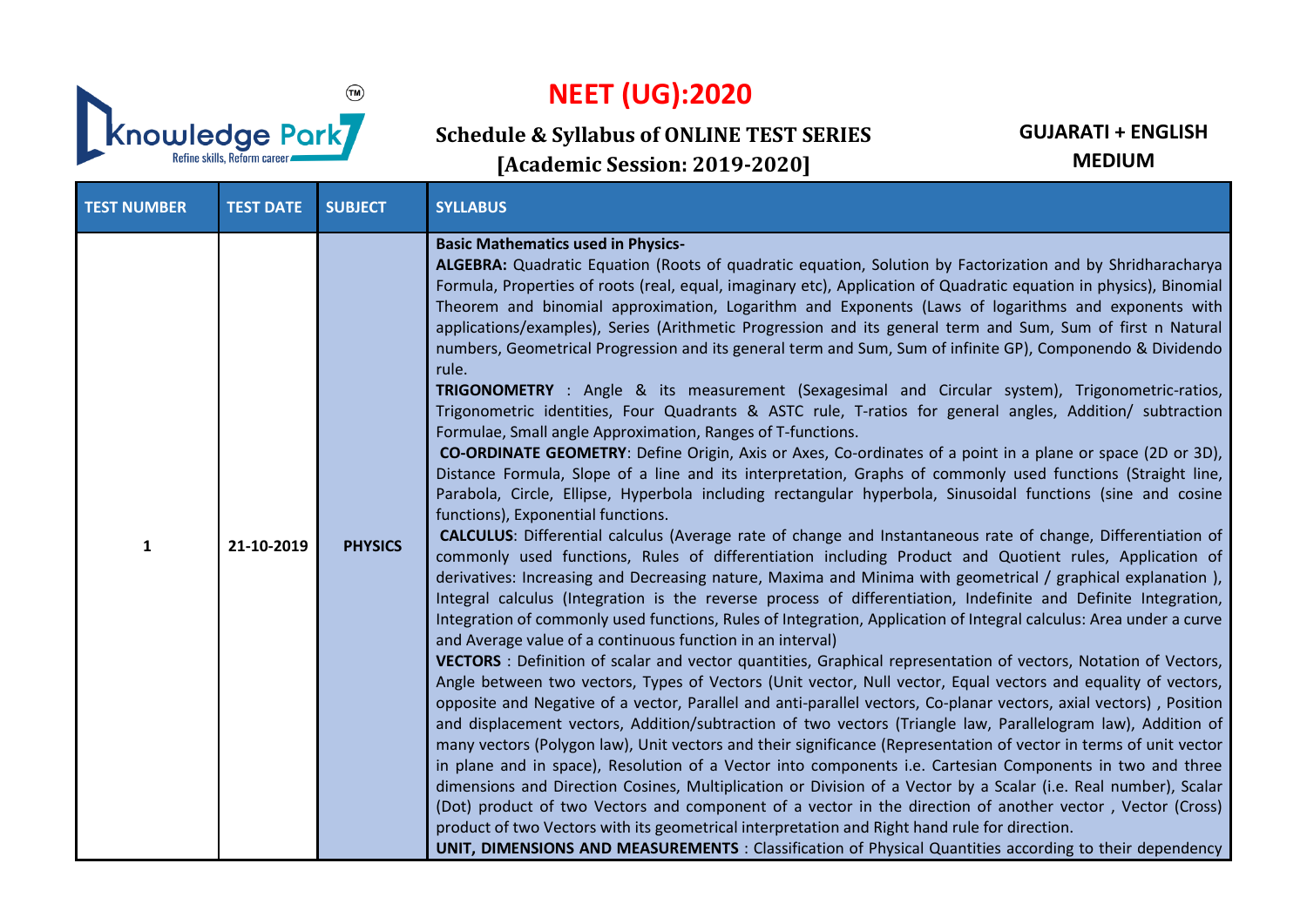| <b>TEST NUMBER</b> | <b>TEST DATE</b> | <b>SUBJECT</b>   | <b>SYLLABUS</b>                                                                                                                                                                                                                                                                                                                                                                                                                                                                                                                                                                                                                                                                                                                                                                                                                                                                                                                                                                                                                                                                                                                                                                                                                                                                                                                                                                                                                                                                                                                                                                                                                                                                                                                                                                                                                                                                                                                                                                                                                                                                                                                                                                                                                                                                                                                                                                                                    |
|--------------------|------------------|------------------|--------------------------------------------------------------------------------------------------------------------------------------------------------------------------------------------------------------------------------------------------------------------------------------------------------------------------------------------------------------------------------------------------------------------------------------------------------------------------------------------------------------------------------------------------------------------------------------------------------------------------------------------------------------------------------------------------------------------------------------------------------------------------------------------------------------------------------------------------------------------------------------------------------------------------------------------------------------------------------------------------------------------------------------------------------------------------------------------------------------------------------------------------------------------------------------------------------------------------------------------------------------------------------------------------------------------------------------------------------------------------------------------------------------------------------------------------------------------------------------------------------------------------------------------------------------------------------------------------------------------------------------------------------------------------------------------------------------------------------------------------------------------------------------------------------------------------------------------------------------------------------------------------------------------------------------------------------------------------------------------------------------------------------------------------------------------------------------------------------------------------------------------------------------------------------------------------------------------------------------------------------------------------------------------------------------------------------------------------------------------------------------------------------------------|
|                    |                  |                  | i.e. Fundamental (or Base) and Derived quantities, Need for measurement (Units of measurement), Systems of<br>units (FPS, CGS, MKS, SI system of units and Supplementary units, fundamental and derived units, Some idea<br>about Practical and Improper units), Standards of Length, mass and time measurements, Dimensions of physical<br>quantities, Dimensional Formulae of important physical quantities, Dimensional analysis and its applications & its<br>limitations, SI prefixes and general guidelines for using Symbols of SI units, Errors in measurement (Systematic,<br>Random and Least count Errors), Accuracy and precision of measuring instruments; Absolute Error, Relative<br>Error, Percentage Error and Combination of Errors, Significant figures and its rules for Arithmetic operations(i.e.<br>addition, subtraction, multiplication and division), Rounding off the uncertain digits.<br><b>ELECTROSTATICS</b> : Electric charges and their basic properties, Conductors and Insulators, Method of charging:<br>Charging by Friction, Charging by Induction and Charging by Conduction, Gold- leaf Electroscope, Coulomb's law-<br>force between two point charges, force, between multiple charges and Superposition principle, Equilibrium of<br>charge systems and SHM, Electric field Intensity, electric field due to a point charge and a system of charges.<br>Electric field due to an arc, Electric field on an axial point of Ring, Electric field lines and their properties, Electric<br>flux, statement of Gauss's theorem and its applications to find field due to(Infinitely long straight wire, Uniformly<br>charged infinite plane sheet , Uniformly charged thin spherical shell (field inside and outside) , Electric potential,<br>Potential difference, Electric potential due to( A point charge, A system of charges, Ring(on an axial<br>point), Conducting and non-conducting sphere), Electrical potential energy of a system of two/more than two<br>point charges, Equipotential surfaces, Relation between Field and Potential, Motion of charged particle in Electric<br>Field, Electric dipole and dipole moment(Electric Potential due to a dipole, Electric field due to a dipole, Torque<br>on a dipole in a uniform electric field, Electrical potential energy of electric diploes in an electrostatic field, Work<br>done in rotating a dipole) |
|                    |                  | <b>CHEMISTRY</b> | Solid State: Classification of solids based on different binding forces; molecular, ionic covalent and metallic<br>solids, amorphous and crystalline solids (elementary idea), unit cell in two dimensional and three dimensional<br>lattices, calculation of density of unit cell, packing in solids, packing efficiency, voids, number of atoms per unit<br>cell in a cubic unit cell, point defects, electrical and magnetic properties, Band theory of metals, conductors,<br>Semiconductors and insulators.<br>STRUCTURE OF ATOM: Atomic number, isotopes and isobars. Concept of shells and subshells, dual nature of<br>matter and light, de Broglie's relationship, Heisenberg uncertainty principle, concept of orbital, quantum<br>numbers, shapes of s, p and d orbitals, rules for filling electrons in orbitals- Aufbau principle, Pauli exclusion<br>principles and Hund's rule, electronic configuration of atoms, stability of half-filled and completely filled<br>Orbitals.                                                                                                                                                                                                                                                                                                                                                                                                                                                                                                                                                                                                                                                                                                                                                                                                                                                                                                                                                                                                                                                                                                                                                                                                                                                                                                                                                                                                                      |
|                    |                  | <b>BIOLOGY</b>   | REPRODUCTION: Reproduction in organisms: Reproduction, a characteristic feature of all organisms for<br>continuation of species; Modes of reproduction - Asexual and sexual; Asexual reproduction; Modes-Binary<br>fission, sporulation, budding, gemmule, fragmentation; vegetative propagation in plants.<br>Sexual reproduction in flowering plants : Flower structure; Development of male and female gametophytes;<br>Pollination- types, agencies and examples; Outbreeding devices; Pollen-Pistil interaction; Double fertilization;                                                                                                                                                                                                                                                                                                                                                                                                                                                                                                                                                                                                                                                                                                                                                                                                                                                                                                                                                                                                                                                                                                                                                                                                                                                                                                                                                                                                                                                                                                                                                                                                                                                                                                                                                                                                                                                                        |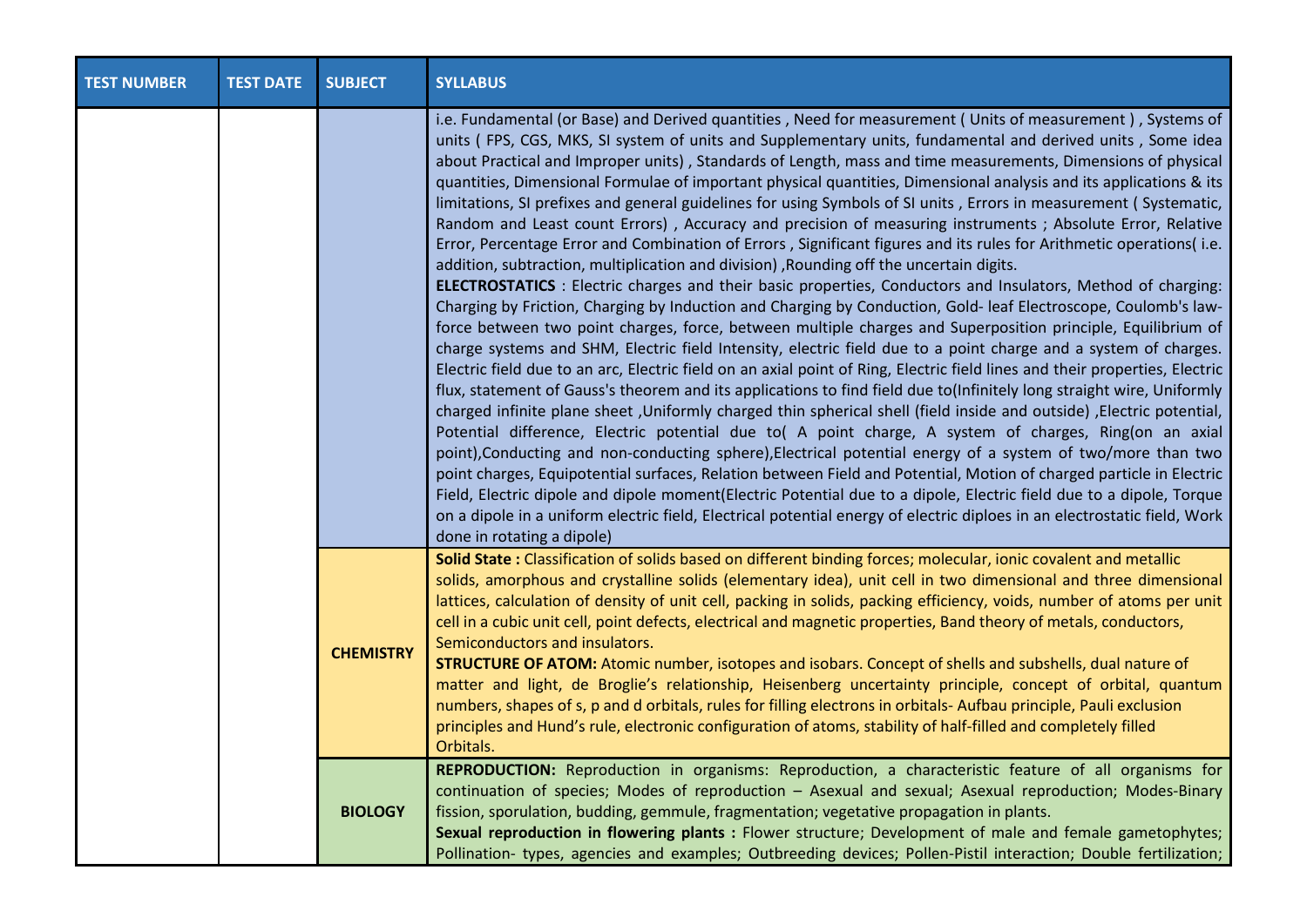| <b>TEST NUMBER</b> | <b>TEST DATE</b> | <b>SUBJECT</b>   | <b>SYLLABUS</b>                                                                                                                                                                                                                                                                                                                                                                                                                                                                                                                                                                                                                                                                                                                                                                                                                                                                                                                                                                                                                                                                                                                                                                                                                                                                                                                                                                                                                                                                                                                                                                                                                                                                                                                                                                                                                                                                                                                                                                                                                                                               |
|--------------------|------------------|------------------|-------------------------------------------------------------------------------------------------------------------------------------------------------------------------------------------------------------------------------------------------------------------------------------------------------------------------------------------------------------------------------------------------------------------------------------------------------------------------------------------------------------------------------------------------------------------------------------------------------------------------------------------------------------------------------------------------------------------------------------------------------------------------------------------------------------------------------------------------------------------------------------------------------------------------------------------------------------------------------------------------------------------------------------------------------------------------------------------------------------------------------------------------------------------------------------------------------------------------------------------------------------------------------------------------------------------------------------------------------------------------------------------------------------------------------------------------------------------------------------------------------------------------------------------------------------------------------------------------------------------------------------------------------------------------------------------------------------------------------------------------------------------------------------------------------------------------------------------------------------------------------------------------------------------------------------------------------------------------------------------------------------------------------------------------------------------------------|
|                    |                  |                  | Post fertilization events- Development of endosperm and embryo, Development of seed and formation of fruit;<br>Special modes-apomixis, parthenocarpy, polyembryony; Significance of seed and fruit formation.<br>Structural Organization in Plants: Morphology and modifications; Tissues; Anatomy and functions of different<br>parts of flowering plants: Root, stem, leaf, inflorescence- cymose and recemose, flower, fruit and seed (To be<br>deal along with the relevant practical of the Practical Syllabus).<br>Human Reproduction : Male and female reproductive systems; Microscopic anatomy of testis and ovary;<br>Gametogenesis- spermatogenesis & oogenesis; Menstrual cycle; Fertilisation, embryo development upto<br>blastocyst formation, implantation; Pregnancy and placenta formation (Elementary idea); Parturition<br>(Elementary idea); Lactation (Elementary idea).<br>Reproductive Health: Need for reproductive health and prevention of sexually transmitted diseases (STD); Birth<br>control- Need and Methods, Contraception and Medical Termination of Pregnancy (MTP); Amniocentesis;<br>Infertility and assisted reproductive technologies - IVF, ZIFT, GIFT (Elementary idea for general awareness).                                                                                                                                                                                                                                                                                                                                                                                                                                                                                                                                                                                                                                                                                                                                                                                                                                       |
| $\overline{2}$     | 04-11-2019       | <b>PHYSICS</b>   | <b>KINEMATIC</b><br>(Motion along straight line and motion in a plane)<br>Motion and Rest with introduction of frame of reference, Variables of Translatory Motion (Position/<br>Displacement / Path length(Distance), Velocity/ Speed / Average Velocity / Average Speed, Acceleration /<br>Average Acceleration), Relation among various variables of motion and their applications to variable<br>acceleration, Equations of Motion with constant acceleration (scalar and vector forms), Motion along a straight<br>line, velocity- time and position-time graphs for uniformly accelerated motion (graphical treatment), Motion<br>under gravity, Free-fall, Motion in a plane with constant acceleration, Projectile Motion - Ground to Ground<br>projection, Projection from a height (Horizontal projection) , Relative Motion in one-dimensions, Relative<br>Velocity in two dimensions (Rain-Man problem, River-Boat Problem & wind based questions)<br><b>Current electricity and Heating Effects of Current:</b><br>Electric current, flow of electric charges in a metallic conductor, drift velocity and mobility, relaxation time and<br>their relation with electric current and current density, Ohm's law, electrical resistance, V-I characteristics (liner-<br>and non-linear), Electrical resistivity and conductivity, Carbon resistors, colour code for carbon resistors, Series<br>and parallel combinations of resistors, Temperature dependence of resistance, Internal resistance of a cell,<br>potential difference and emf of a cell, combination of cells in series and in parallel, Kirchhoff's laws (KCL and KVL)<br>and simple applications, Wheatstone bridge, Meter Bridge, Potentiometer-principle and applications to, Measure<br>potential difference, For comparing emf of two cells, Measurement of internal resistance of a cell, Moving coil<br>galvanometer and its, Current sensitivity and voltage sensitivity, Conversion to ammeter and voltmeter, Electrical<br>Energy and power. Applications to Electric Bulbs and Heaters. |
|                    |                  | <b>CHEMISTRY</b> | Solutions: Types of solutions expression of concentration of solutions of solids in liquids, solubility of gases in<br>liquids, solid solutions, colligative properties- relative lowering of vapour pressure, Raoult's law, elevation of<br>boiling point, depression of freezing point, osmotic pressure, determination of molecular masses using colligative<br>properties abnormal molecular mass. Van Hoff factor.                                                                                                                                                                                                                                                                                                                                                                                                                                                                                                                                                                                                                                                                                                                                                                                                                                                                                                                                                                                                                                                                                                                                                                                                                                                                                                                                                                                                                                                                                                                                                                                                                                                       |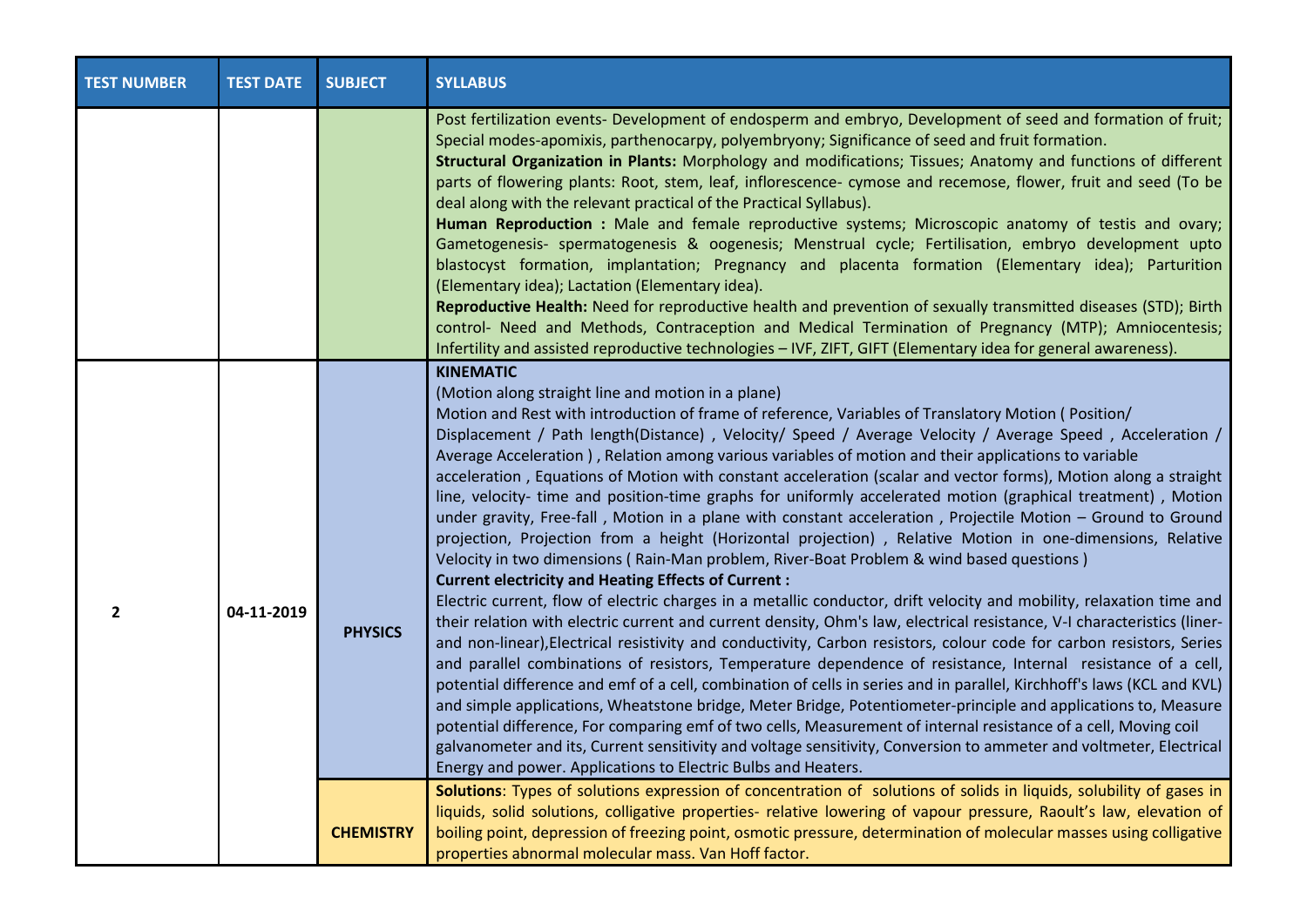| <b>TEST NUMBER</b> | <b>TEST DATE</b> | <b>SUBJECT</b>   | <b>SYLLABUS</b>                                                                                                                                                                                                                                                                                                                                                                                                                                                                                                                                                                                                                                                                                                                                                                                                                                                                                                                                                                                                                                                                                                                                                                                                                                                                                                                                              |
|--------------------|------------------|------------------|--------------------------------------------------------------------------------------------------------------------------------------------------------------------------------------------------------------------------------------------------------------------------------------------------------------------------------------------------------------------------------------------------------------------------------------------------------------------------------------------------------------------------------------------------------------------------------------------------------------------------------------------------------------------------------------------------------------------------------------------------------------------------------------------------------------------------------------------------------------------------------------------------------------------------------------------------------------------------------------------------------------------------------------------------------------------------------------------------------------------------------------------------------------------------------------------------------------------------------------------------------------------------------------------------------------------------------------------------------------|
|                    |                  |                  | <b>CLASSIFICATION OF ELEMENTS AND PERIODICITY INPROPERTIES:</b> Why do we need to classify elements, Genesis<br>of periodic classification, Modern periodic law and long form of periodic table, Nomenclature of elements with<br>atomic number > 100, Electronic configuration of elements and types of elements, Periodic trends in properties<br>of elements-atomic radii, ionic radii, ionization enthalpy, and electron gain enthalpy, electronegativity, valency.                                                                                                                                                                                                                                                                                                                                                                                                                                                                                                                                                                                                                                                                                                                                                                                                                                                                                      |
|                    |                  | <b>BIOLOGY</b>   | DIVERCITY IN LIVING WORLD: What is living? ; Biodiversity; Need for classification; Three domains of life;<br>Taxonomy & Systematics; Concept of species and taxonomical hierarchy; Binomial nomenclature; Tools for study<br>of Taxonomy - Museums, Zoos, Herbaria, Botanical gardens.<br>Plant Diversity: Five kingdom classification; salient features and classification of Monera; Protista and Fungi into<br>major groups; Lichens; Viruses and Viroids. Prokaryotic Cell (Bacteria) Salient features and classification of plants<br>into major groups- Algae, Bryophytes, Pteridophytes, Gymnosperms and Angiosperms (three to five salient and<br>distinguishing features and at least two examples of each category); Angiosperms- classification up to class,<br>characteristic features and examples).                                                                                                                                                                                                                                                                                                                                                                                                                                                                                                                                           |
| 3                  |                  | <b>PHYSICS</b>   | LAWS OF MOTION AND FRICTION : Intuitive concept of force, Basic or Fundamental forces in nature, The law of<br>Inertia, Newton's first law of motion , Momentum and Newton's second law of motion; impulse, Newton's third<br>law of motion, Common forces in mechanics-Weight, Normal reaction, Friction, Contact force, Tension in string,<br>Free Body diagram, Equilibrium of concurrent forces-Lami's theorem, Motion of bodies in contact or connected<br>by strings, Pulley systems, Frame of Reference- Inertial and Non Inertial Frames. Pseudo Force and its<br>applications, Cause of Friction, Static and Kinetic friction, Laws of friction, Limiting Static and Kinetic friction<br>coefficients, Angle of Friction, Angle of Repose, Rolling friction, Lubrication.<br>Capacitors : Concept of Capacity, Capacitors and capacitance, Capacity of an Isolated Spherical Capacitor, Sharing<br>of Charges, Capacitance of a parallel plate capacitor with and without dielectric medium between the plates,<br>Conductors and insulators, free charges and bound charges inside a conductor. Dielectrics and electric<br>polarization, Combination of capacitors in series and in parallel, Work done by Battery in charging of a capacitor.<br>Energy stored in a capacitor, Charging and discharging of a Capacitor, Van de Graaff generator. |
|                    | 11-11-2019       | <b>CHEMISTRY</b> | Electrochemistry : Redox reactions, conductance in electrolytic solutions, specific and molar conductivity<br>variation of conductivity with concentration, kohlrausch's Law, electrolysis and Laws of electrolysis (elementary<br>idea), dry cell- electrolytic cells and Galvanic cells; lead accumulator, EMF of a cell, standard electrode potential,<br>Relation between Gibbs energy change and EMF of a cell, fuel cells; corrosion.<br><b>CHEMICAL BONDING AND MOLECULAR STRUCTURE : Kossel Lewis Approach to Chemical Bonding, Valence</b><br>electrons, ionic bond, covalent bond, bond parameters, Lewis structure, polar character of covalent bond,<br>valence bond theory, resonance, geometry of molecules, VSEPR theory, concept of hybridization involving s, $p \mid$<br>and d orbitals and shapes of some simple molecules, molecular orbital theory of homonuclear diatomic<br>molecules (qualitative idea only). Hydrogen bond.<br>Dipole Moment.                                                                                                                                                                                                                                                                                                                                                                                       |
|                    |                  | <b>BIOLOGY</b>   | ANIMAL KINGDOM: Salient features and classification of animals-nonchordate up to phyla level and chordate up<br>to classes level (three to five salient features and at least two examples).                                                                                                                                                                                                                                                                                                                                                                                                                                                                                                                                                                                                                                                                                                                                                                                                                                                                                                                                                                                                                                                                                                                                                                 |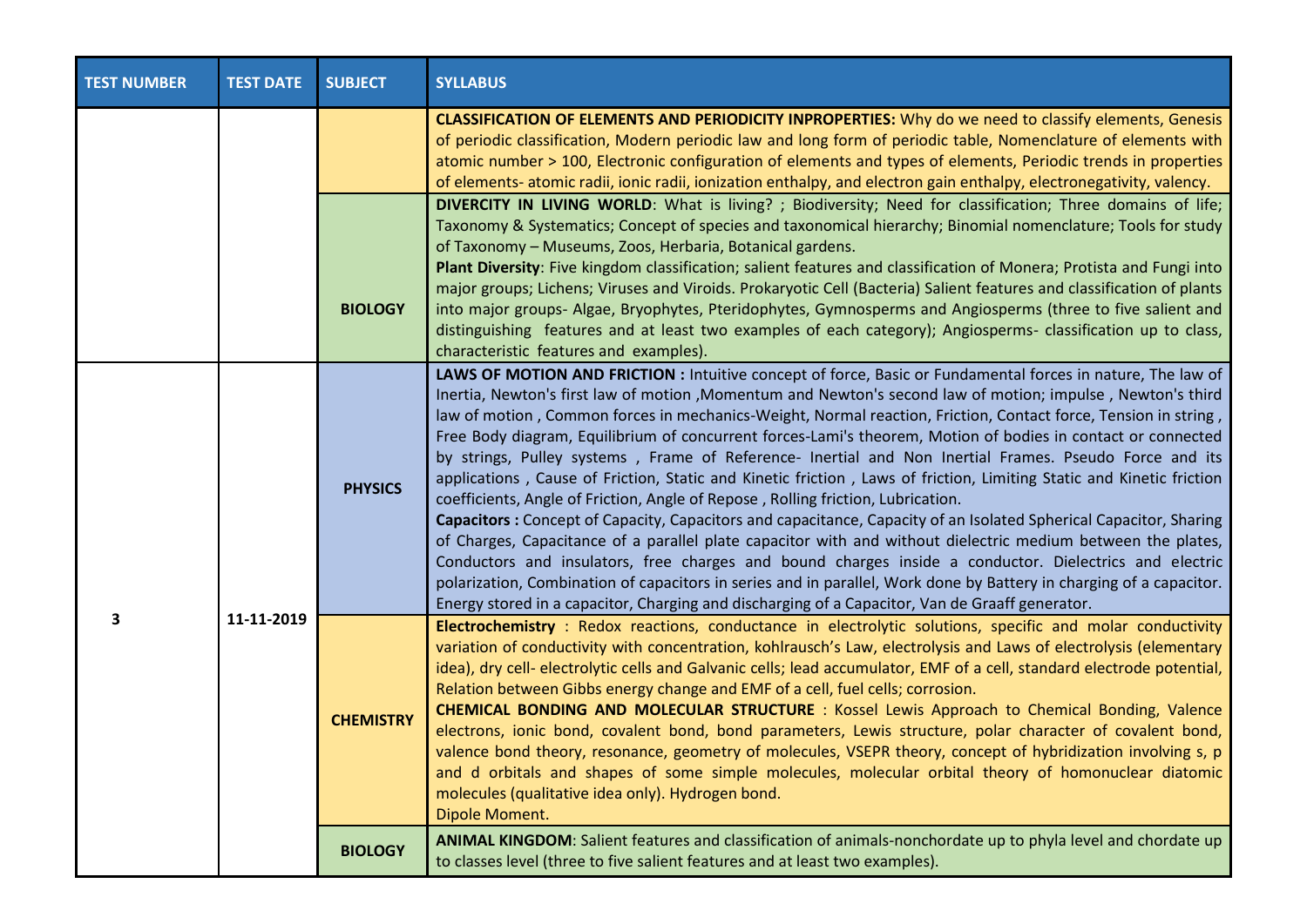| <b>TEST NUMBER</b> | <b>TEST DATE</b> | <b>SUBJECT</b>   | <b>SYLLABUS</b>                                                                                                                                                                                                                                                                                                                                                                                                                                                                                                                                                                                                                                                                                                                                                                                                                                                                                                                                                                                                                                                                                                                                                                                                                                                                                                                                                                                                                                                                                                                                                                                                                                                                                                                                                                                                                                                                                                                                                                                                                                                                                                                                                                                                                                                                                                                                                                                                                                                                                                                |
|--------------------|------------------|------------------|--------------------------------------------------------------------------------------------------------------------------------------------------------------------------------------------------------------------------------------------------------------------------------------------------------------------------------------------------------------------------------------------------------------------------------------------------------------------------------------------------------------------------------------------------------------------------------------------------------------------------------------------------------------------------------------------------------------------------------------------------------------------------------------------------------------------------------------------------------------------------------------------------------------------------------------------------------------------------------------------------------------------------------------------------------------------------------------------------------------------------------------------------------------------------------------------------------------------------------------------------------------------------------------------------------------------------------------------------------------------------------------------------------------------------------------------------------------------------------------------------------------------------------------------------------------------------------------------------------------------------------------------------------------------------------------------------------------------------------------------------------------------------------------------------------------------------------------------------------------------------------------------------------------------------------------------------------------------------------------------------------------------------------------------------------------------------------------------------------------------------------------------------------------------------------------------------------------------------------------------------------------------------------------------------------------------------------------------------------------------------------------------------------------------------------------------------------------------------------------------------------------------------------|
|                    |                  |                  | Structural Organization in Animals: Animal tissues; Morphology, anatomy and functions of different systems<br>(digestive, circulatory, respiratory, nervous and reproductive) of an insect (cockroach). (Brief account only)                                                                                                                                                                                                                                                                                                                                                                                                                                                                                                                                                                                                                                                                                                                                                                                                                                                                                                                                                                                                                                                                                                                                                                                                                                                                                                                                                                                                                                                                                                                                                                                                                                                                                                                                                                                                                                                                                                                                                                                                                                                                                                                                                                                                                                                                                                   |
| 4                  | 18-11-2019       | <b>PHYSICS</b>   | WORK, ENERGY, POWER: Work done by a constant force (use of dot product) and variable force (use of definite<br>integration i.e. area under the curve), Kinetic energy, Work-energy theorem for a Constant and a Variable force,<br>Concept of potential energy, conservative forces and non-conservative forces. Gravitational Potential Energy,<br>Potential energy versus position graph and stable, unstable & neutral equilibrium, Spring force and Elastic<br>Potential energy of a spring, Conservation of mechanical energy (kinetic and potential energies), Power<br>(Instantaneous and Average power).<br><b>CIRCULAR MOTION</b> : Kinematics of circular motion (Variables of motion (Angular Displacement, Angular Velocity,<br>Angular acceleration), Relations among Angular Variables for constant angular acceleration, General relation<br>among angular variables), Dynamics of uniform circular motion. Centripetal force, examples of circular motion<br>(vehicle on level circular road, vehicle on banked road), Dynamics of non-uniform circular motion( Motion in a<br>vertical circle)<br>MAGNETIC EFFECT OF CURRENT AND MAGNETISM : Concept of magnetic field, Oersted's experiment, Biot-<br>Savart law and its application to current carrying circular loop and straight wire, Ampere's law and its<br>applications to (Infinitely long straight wire, Straight and toroidal solenoids), Circular motion of a moving charged<br>particle in uniform magnetic field, Force on a moving charge in uniform magnetic and electric fields (Lorentz<br>force) (Velocity Selector, Cyclotron], Force on a current-carrying conductor in a uniform magnetic field, Force<br>between two parallel current-carrying conductors-definition of ampere, Torque experienced by a current loop in<br>a magnetic field, Current loop as a magnetic dipole and its magnetic dipole moment. Magnetic dipole moment of<br>a revolving electron, Bar Magnet(Magnetic field intensity due to a magnetic dipole (bar magnet) along its axis<br>and perpendicular to its axis, Torque on a magnetic dipole (bar magnet) in a uniform magnetic field, Bar magnet<br>as an equivalent solenoid, Magnetic field lines), Earth's magnetic field and magnetic elements, Magnetic<br>properties of Materials (Diamagnetism with examples, Para magnetism with examples, Ferromagnetism with<br>examples and brief analysis of magnetic Hysteresis, Electromagnets and factors affecting their strengths,<br>Permanent magnets) |
|                    |                  |                  | <b>CHEMICAL KINETICS</b> : Rate of a reaction (average and instantaneous), factors affecting rates of reaction;<br>concentration, temperature, catalyst; order and molecularity of a reaction; rate law and specific rate constant,<br>integrated rate equations and half-life (only for zero and first order reactions); concept of collision theory<br>(elementary idea, no mathematical treatment). Activation energy, Arrhenious equation.<br><b>EQUILIBRIUM</b> : Equilibrium in physical and chemical processes, dynamic nature of equilibrium, law of chemical<br>equilibrium, equilibrium constant, factors affecting equilibrium-Le Chatelier's principle.                                                                                                                                                                                                                                                                                                                                                                                                                                                                                                                                                                                                                                                                                                                                                                                                                                                                                                                                                                                                                                                                                                                                                                                                                                                                                                                                                                                                                                                                                                                                                                                                                                                                                                                                                                                                                                                            |
|                    |                  | <b>CHEMISTRY</b> | Ionic equilibrium - ionization of acids and bases, strong and weak electrolytes, degree of ionization, ionization of<br>polybasic acids, acid strength, concept of pH., Hydrolysis of salts (elementary idea)., buffer solutions, Henderson<br>equation, solubility product, common ion effect (with illustrative examples).                                                                                                                                                                                                                                                                                                                                                                                                                                                                                                                                                                                                                                                                                                                                                                                                                                                                                                                                                                                                                                                                                                                                                                                                                                                                                                                                                                                                                                                                                                                                                                                                                                                                                                                                                                                                                                                                                                                                                                                                                                                                                                                                                                                                   |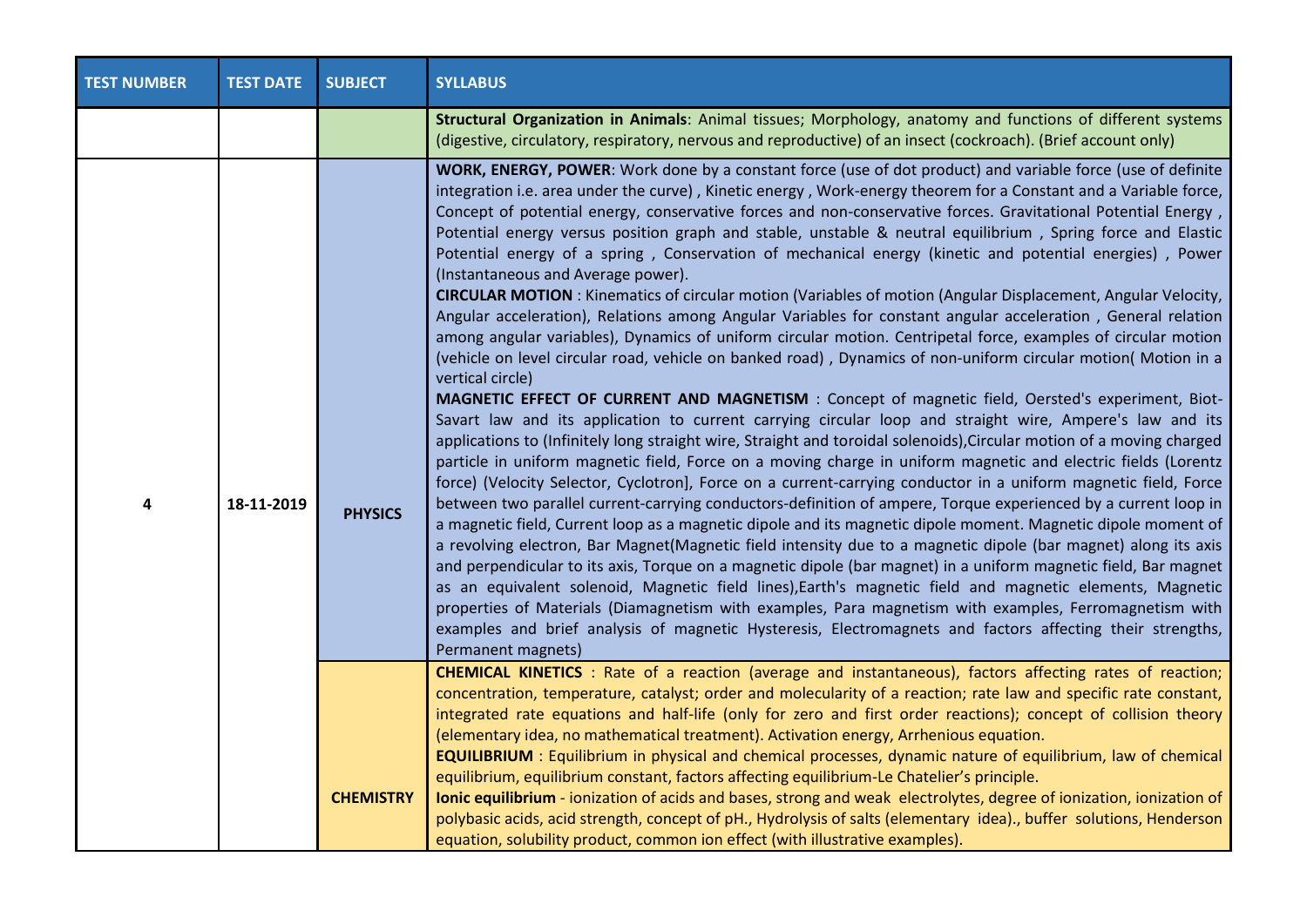| <b>TEST NUMBER</b> | <b>TEST DATE</b> | <b>SUBJECT</b>   | <b>SYLLABUS</b>                                                                                                                                                                                                                                                                                                                                                                                                                                                                                                                                                                                                                                                                                                                                                                                                                                                                                                                                                                                                                                                                                                                                                                                                                                                                                                                                                              |
|--------------------|------------------|------------------|------------------------------------------------------------------------------------------------------------------------------------------------------------------------------------------------------------------------------------------------------------------------------------------------------------------------------------------------------------------------------------------------------------------------------------------------------------------------------------------------------------------------------------------------------------------------------------------------------------------------------------------------------------------------------------------------------------------------------------------------------------------------------------------------------------------------------------------------------------------------------------------------------------------------------------------------------------------------------------------------------------------------------------------------------------------------------------------------------------------------------------------------------------------------------------------------------------------------------------------------------------------------------------------------------------------------------------------------------------------------------|
|                    |                  | <b>BIOLOGY</b>   | <b>GENETICS-I</b> : Principles of Inheritance and variation: Mendelian Inheritance; Deviations from Mendelism-<br>Incomplete dominance, Co-dominance, Multiple alleles and Inheritance of blood groups, Pleiotropy; Elementary<br>idea of polygenic inheritance; Chromosome theory of inheritance; Chromosomes and genes; Sex determination-<br>In humans, birds, honey bee; Linkage and crossing over; Sex linked inheritance- Haemophilia, Colour blindness;<br>Mendelian disorders in humans-Thalassemia; Chromosomal disorders in humans; Down's syndrome, Turner's<br>and Klinefelter's syndromes.<br>Biology and Human Welfare: Microbes in human welfare: In household food processing, industrial production,<br>sewage treatment, energy generation and as biocontrol agents and biofertilizers.<br>Biotechnology: Principles and process of Biotechnology: Genetic engineering (Recombinant DNA technology).<br>Biotechnology and Its Applications: Application of Biotechnology in health and agriculture: Human insulin and<br>vaccine production, gene therapy; Genetically modified organisms -Bt crops; Transgenic Animals; Biosafety<br>issues- Biopiracy and patents.                                                                                                                                                                                       |
| 5                  | 02-12-2019       | <b>PHYSICS</b>   | <b>COLLISIONS AND CENTRE OF MASS</b> : Impulse of a force and Impulse-Momentum theorem, Idea about Impulsive<br>forces, Law of conservation of linear momentum and its applications, Elastic and inelastic collisions in one and<br>two dimensions (Head- on and Oblique collisions), Coefficient of restitution and line of impact, Expression of loss<br>in Kinetic energy in inelastic collision, Centre of mass of discrete system: two-particle system and n-particle<br>system, Centre of mass of continuous system: General formula, Centre of mass of symmetrical rigid bodies;<br>centre of mass of uniform rod, Centre of mass of composite and truncated bodies, Motion of centre of mass:<br>Velocity, Acceleration and linear momentum vector of centre of mass of the system, Momentum conservation<br>and centre of mass motion.<br>Electromagnetic Induction : Magnetic Flux, Electromagnetic induction(Faraday's Experiments), Faraday's law,<br>Induced emf, induced, current and induced charge, Lenz's Law and its applications, Static, Dynamic and<br>Rotational Emf, Induced Electric Field and its properties, Eddy currents, Self Induction(Coefficient of self-<br>induction (L), Growth and Decay of Current in L-R circuits), Mutual Induction (Coefficient of Mutual induction (M),<br>Coefficient of Coupling (K)], AC generator, Transformer. |
|                    |                  | <b>CHEMISTRY</b> | Surface Chemistry: Adsorption-physisorption and chemisorption; factors affecting adsorption of gases on solids,<br>catalysis homogeneous and heterogeneous, activity and selectivity: enzyme catalysis; colloidal state: distinction<br>between true solutions, colloids and suspensions; lyophillic, lyophobic multimolecular and macromolecular<br>colloids; properties of colloids; Tyndall effect, Brownian movement, electrophoresis, coagulation; emulsions-<br>types of emulsions.<br><b>SOME BASIC CONCEPTS OF CHEMISTRY:</b> General Introduction: Important and scope of chemistry. Laws of<br>chemical combination, Dalton's atomic theory: concept of elements, atoms and molecules. Atomic and molecular<br>masses. Mole concept and molar mass; percentage composition and empirical and molecular formula; chemical<br>reactions, stoichiometry and calculations based on stoichiometry.<br>THERMODYNAMICS: First law of thermodynamics-internal energy and enthalpy, heat capacity and specific heat,<br>measurement of $\Delta U$ and $\Delta H$ , Hess's law of constant heat summation, enthalpy of : bond dissociation,                                                                                                                                                                                                                                  |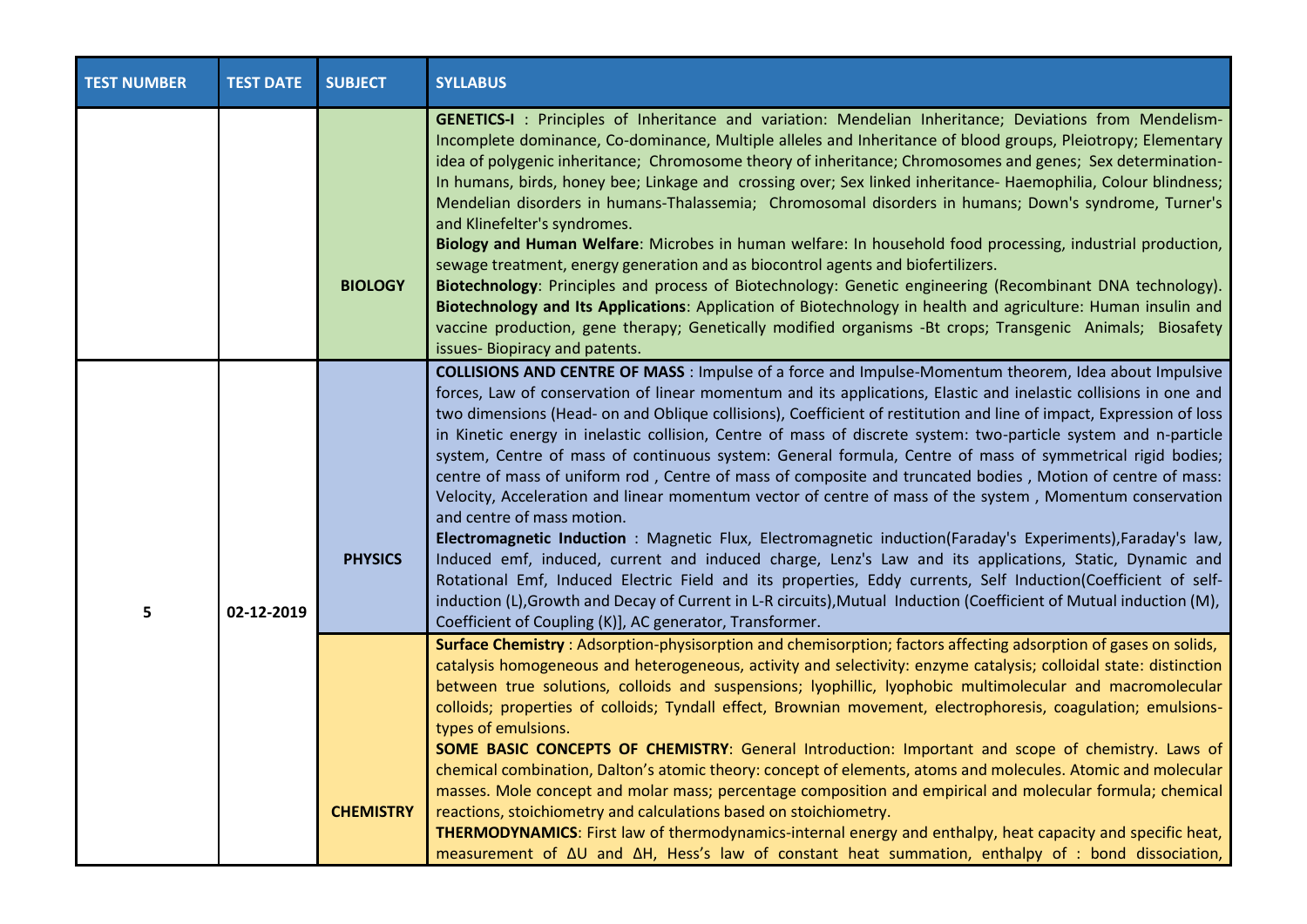| <b>TEST NUMBER</b>      | <b>TEST DATE</b> | <b>SUBJECT</b>   | <b>SYLLABUS</b>                                                                                                                                                                                                                                                                                                                                                                                                                                                                                                                                                                                                                                                                                                                                                                                                                                                                                                                                                                                                                                                                                                                                                                                                                                                                                                         |
|-------------------------|------------------|------------------|-------------------------------------------------------------------------------------------------------------------------------------------------------------------------------------------------------------------------------------------------------------------------------------------------------------------------------------------------------------------------------------------------------------------------------------------------------------------------------------------------------------------------------------------------------------------------------------------------------------------------------------------------------------------------------------------------------------------------------------------------------------------------------------------------------------------------------------------------------------------------------------------------------------------------------------------------------------------------------------------------------------------------------------------------------------------------------------------------------------------------------------------------------------------------------------------------------------------------------------------------------------------------------------------------------------------------|
|                         |                  |                  | combustion, formation, atomization, sublimation, phase transition, ionization, solution and dilution. Introduction<br>of entropy as state function, Second law of thermodynamics, Gibbs energy change for spontaneous and non-<br>spontaneous process, criteria for equilibrium and spontaneity. Third law of thermodynamics- Brief introduction.                                                                                                                                                                                                                                                                                                                                                                                                                                                                                                                                                                                                                                                                                                                                                                                                                                                                                                                                                                       |
|                         |                  | <b>BIOLOGY</b>   | GENETICS-II: Chemical constituents of living cells: Biomolecules- structure and function of proteins,<br>carbohydrates, lipids, nucleic acids.<br>Molecular basis of Inheritance : Structure and function of protein, carbohydrate lipid and Nucleic acid<br>(Protoplasm) Search for genetic material and DNA as genetic material; Structure of DNA and RNA; DNA<br>packaging; DNA replication; Central dogma; Transcription, genetic code, translation; Gene expression and<br>regulation-Lac Operon; Genome and human genome project; DNA finger printing.<br>Biology and Human Welfare (Domestication of Plants): Improvement in food production, Plant breeding, tissue<br>culture, single cell protein, Biofortification.<br>Cell Structure and Function: Cell theory and cell as the basic unit of life; Structure of prokaryotic and eukaryotic<br>cell; Plant cell and animal cell; Cell envelope, cell membrane, cell wall; Cell organelles-structure and function;<br>Endomembrane system- endoplasmic reticulum, Golgi bodies, lysosomes, vacuoles; mitochondria, ribosomes,<br>plastids, micro bodies; Cytoskeleton, cilia, flagella, centrioles (ultra-structure and function); Nucleus- nuclear<br>membrane, chromatin, nucleolus.<br>Cell Division: Cell cycle, mitosis, meiosis and their significance. |
| 6                       | 09-12-2019       | <b>PHYSICS</b>   | Syllabus of Test # 1, 2, 3, 4 & 5                                                                                                                                                                                                                                                                                                                                                                                                                                                                                                                                                                                                                                                                                                                                                                                                                                                                                                                                                                                                                                                                                                                                                                                                                                                                                       |
|                         |                  | <b>CHEMISTRY</b> | Syllabus of Test # 1, 2, 3, 4 & 5                                                                                                                                                                                                                                                                                                                                                                                                                                                                                                                                                                                                                                                                                                                                                                                                                                                                                                                                                                                                                                                                                                                                                                                                                                                                                       |
|                         |                  | <b>BIOLOGY</b>   | Syllabus of Test # 1, 2, 3, 4 & 5                                                                                                                                                                                                                                                                                                                                                                                                                                                                                                                                                                                                                                                                                                                                                                                                                                                                                                                                                                                                                                                                                                                                                                                                                                                                                       |
| $\overline{\mathbf{z}}$ | 16-12-2019       | <b>PHYSICS</b>   | ROTATIONAL MOTION: Kinematics of Rotational Motion about a fixed axis: Comparison of linear and rotational<br>motions, Moment of inertia, radius of gyration and its significance. Values of M.I. for simple geometrical objects<br>(Ring, Rod and Disc with derivation and others with no derivation). Statement of parallel and perpendicular axes<br>theorems and their applications, Moment of a force-torque, Equilibrium of rigid bodies, Angular momentum,<br>Relation between torque and Angular momentum, Conservation of angular momentum with some examples,<br>Pure Rolling or rolling motion on a smooth/rough horizontal surface. Expression for Rotational Kinetic Energy,<br>Rolling motion on an inclined plane, Expression for acceleration and minimum friction coefficient.<br>Alternating Current: Alternating current and Voltage, Measurement of AC, Comparison between AC and DC,<br>Peak, Average and RMS value of alternating current/ voltage, Circuit elements in ac circuits (Resistive Circuit,<br>Capacitive Circuit, Inductive Circuit), RC, RL circuits and their Reactance & impedance in series and parallel<br>combination, LC oscillations (qualitative treatment only), LCR series circuit, Resonance, Quality Factor, Power in                                                   |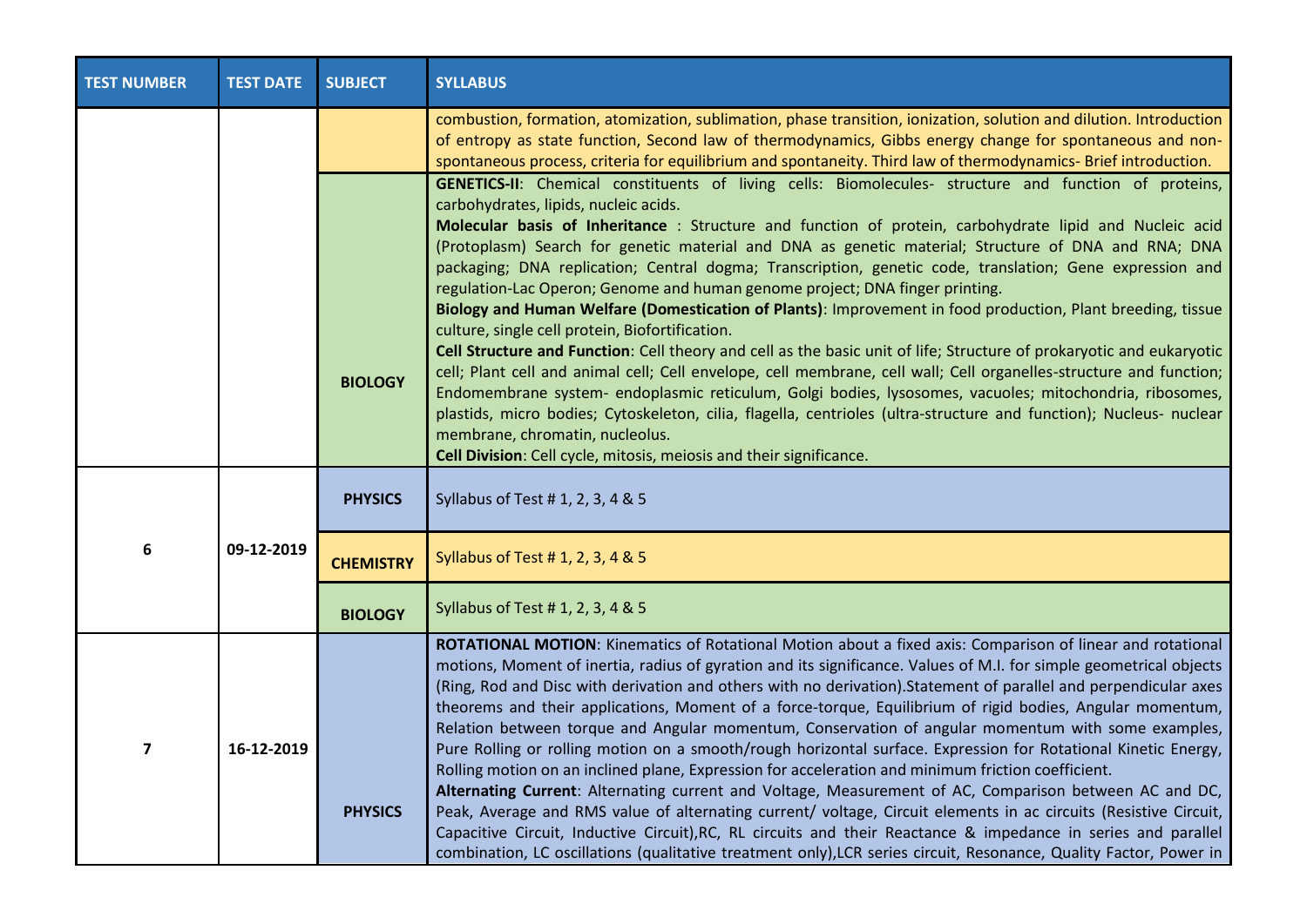| <b>TEST NUMBER</b> | <b>TEST DATE</b> | <b>SUBJECT</b>   | <b>SYLLABUS</b>                                                                                                                                                                                                                                                                                                                                                                                                                                                                                                                                                                                                                                                                                                                                                                                                                                                                                                                                                                                                                                                                                                                                                                                                                                                                                                                                                                                                                                                                                                                                                                                                                                                                                                                                                                                                                                                                                                                                                                                                                                                                                                                                                                                                                                                                                                                                                                                                                                                                                                                                                                                                                                                                                                                                                                                                                                                                                                                                                                                                                                                                                                                                                                                                                                                                                                                                                                                                                                                                                                                             |
|--------------------|------------------|------------------|---------------------------------------------------------------------------------------------------------------------------------------------------------------------------------------------------------------------------------------------------------------------------------------------------------------------------------------------------------------------------------------------------------------------------------------------------------------------------------------------------------------------------------------------------------------------------------------------------------------------------------------------------------------------------------------------------------------------------------------------------------------------------------------------------------------------------------------------------------------------------------------------------------------------------------------------------------------------------------------------------------------------------------------------------------------------------------------------------------------------------------------------------------------------------------------------------------------------------------------------------------------------------------------------------------------------------------------------------------------------------------------------------------------------------------------------------------------------------------------------------------------------------------------------------------------------------------------------------------------------------------------------------------------------------------------------------------------------------------------------------------------------------------------------------------------------------------------------------------------------------------------------------------------------------------------------------------------------------------------------------------------------------------------------------------------------------------------------------------------------------------------------------------------------------------------------------------------------------------------------------------------------------------------------------------------------------------------------------------------------------------------------------------------------------------------------------------------------------------------------------------------------------------------------------------------------------------------------------------------------------------------------------------------------------------------------------------------------------------------------------------------------------------------------------------------------------------------------------------------------------------------------------------------------------------------------------------------------------------------------------------------------------------------------------------------------------------------------------------------------------------------------------------------------------------------------------------------------------------------------------------------------------------------------------------------------------------------------------------------------------------------------------------------------------------------------------------------------------------------------------------------------------------------------|
|                    |                  | <b>CHEMISTRY</b> | AC circuits, Wattles Current, Power Factor.<br>Electromagnetic Waves : Need for displacement current, Electromagnetic waves and their characteristics<br>(qualitative ideas only), Transverse nature of electromagnetic waves, Electromagnetic spectrum (radio waves,<br>microwaves, infrared, visible, ultraviolet, x-rays, gamma rays) including elementary facts about their uses.<br>p- Block Elements: General Introduction to p-Block Elements.<br>Group 13 elements: General introduction, electronic configuration, occurrence, variation of properties, oxidation<br>states, trends in chemical reactivity, anomalous properties of first element of the group; Boron, some important<br>compounds: borax, boric acids, boron hydrides. Aluminium: uses, reactions with acids and alkalies.<br>Group 14 elements: General introduction, electronic configuration, occurrence, variation of properties, oxidation<br>states, trends in chemical reactivity, anomalous behaviour of first element. Carbon, allotropic forms, physical and<br>chemical properties: uses of some important compounds: (Carbon & Silicon) oxides. Important compounds of<br>silicon and a few uses: silicon tetrachloride, silicones, silicates and zeolites, their uses.<br>Group 15 elements : General introduction, electronic configuration, occurrence, oxidation states, trends in<br>physical and chemical properties; preparation and properties of ammonia and nitric acid, oxides of nitrogen<br>(structure only); Phosphorous- allotropic forms; compounds of phosphorous: preparation and properties of<br>phosphine, halides (PCI3, PCI5) and oxoacids (elementary idea only).<br>Group 16 elements: General introduction, electronic configuration, oxidation states, occurrence, trends in<br>physical and chemical properties; dioxygen: preparation, properties and uses; classification of oxides; ozone.<br>Sulphur - allotropic forms; compounds of sulphur: preparation, properties and uses of sulphur dioxide; sulphuric<br>acid: industrial process of manufacture, properties and uses, oxoacids of sulphur (structures only).<br>Group 17 elements: General introduction, electronic configuration, oxidation states, occurrence, trends in<br>physical and chemical properties; compounds of halogens: preparation, properties and uses of chlorine and<br>hydrochloric acid, interhalogen compounds, oxoacids of halogens (structures only).<br>Group 18 elements: General introduction, electronic configuration, occurrence, trends in physical and chemical<br>properties, uses.<br>General Principles and Processes of Isolation of Elements: Principles and methods of extraction- concentration,<br>oxidation, reduction electrolytic method and refining; occurrence and principles of extraction of aluminium,<br>copper, zinc and iron.<br>REDOX REACTIONS: Concept of oxidation and oxidation and reduction, redox reactions oxidation number,<br>balancing redox reactions in terms of loss and gain of electron and change in oxidation numbers.<br>HYDROGEN : Position of Hydrogen in Periodic Table, Dihydrogen (H2), Hydrides, Occurrence, isotopes,<br>preparation, properties and uses of hydrogen; hydridesionic, covalent and interstitial; physical and chemical<br>properties of water, heavy water; hydrogen peroxide-preparation, reactions, uses and structure. Dihydrogen as<br>a fuel.<br>PLANT PHYSIOLOGY : Transport in plants: Movement of water, gases and nutrients; Cell to cell transport- |
|                    |                  |                  | Diffusion, facilitated diffusion, active transport; Plant – water relations – Imbibition, water potential, osmosis,                                                                                                                                                                                                                                                                                                                                                                                                                                                                                                                                                                                                                                                                                                                                                                                                                                                                                                                                                                                                                                                                                                                                                                                                                                                                                                                                                                                                                                                                                                                                                                                                                                                                                                                                                                                                                                                                                                                                                                                                                                                                                                                                                                                                                                                                                                                                                                                                                                                                                                                                                                                                                                                                                                                                                                                                                                                                                                                                                                                                                                                                                                                                                                                                                                                                                                                                                                                                                         |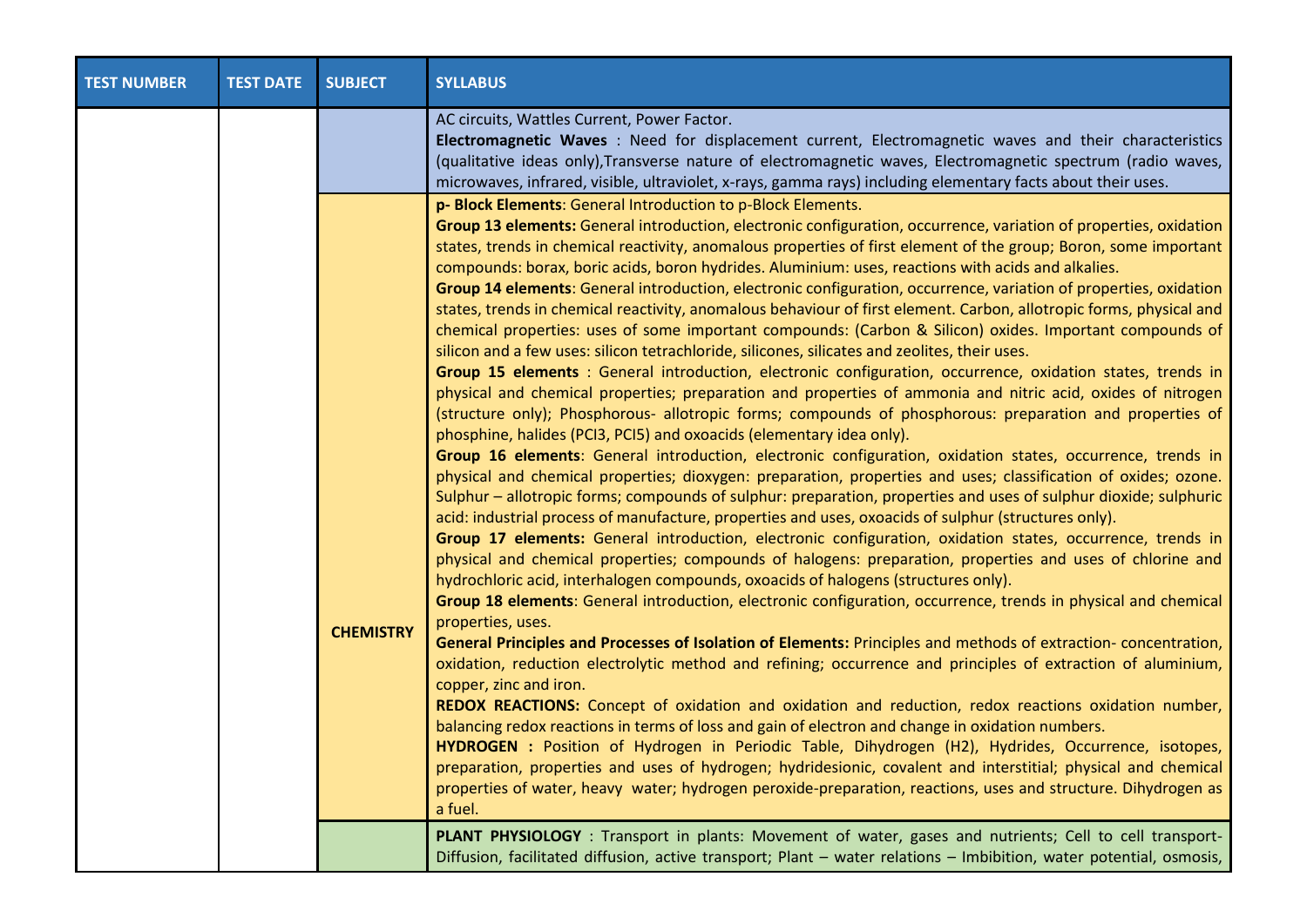| <b>TEST NUMBER</b> | <b>TEST DATE</b> | <b>SUBJECT</b> | <b>SYLLABUS</b>                                                                                                                                                                                                                                                                                                                                                                                                                                                                                                                                                                                                                                                                                                                                                                                                                                                                                                                                                                                                                                                                                                                                                                                                                                                                                                                                                                                                                                                                                                                                                                                                                                                              |
|--------------------|------------------|----------------|------------------------------------------------------------------------------------------------------------------------------------------------------------------------------------------------------------------------------------------------------------------------------------------------------------------------------------------------------------------------------------------------------------------------------------------------------------------------------------------------------------------------------------------------------------------------------------------------------------------------------------------------------------------------------------------------------------------------------------------------------------------------------------------------------------------------------------------------------------------------------------------------------------------------------------------------------------------------------------------------------------------------------------------------------------------------------------------------------------------------------------------------------------------------------------------------------------------------------------------------------------------------------------------------------------------------------------------------------------------------------------------------------------------------------------------------------------------------------------------------------------------------------------------------------------------------------------------------------------------------------------------------------------------------------|
|                    |                  | <b>BIOLOGY</b> | plasmolysis; Long distance transport of water - Absorption, apoplast, symplast, transpiration pull, root pressure<br>and guttation.<br>Transpiration: Opening and closing of stomata; Uptake and translocation of mineral nutrients-Transport of food,<br>phloem transport, Mass flow hypothesis; Diffusion of gases (brief mention).<br>Mineral Nutrition : Essential minerals, macro and micronutrients and their role; Deficiency symptoms; Mineral<br>toxicity; Elementary idea of Hydroponics as a method to study mineral nutrition; Nitrogen metabolism-Nitrogen<br>cycle, biological nitrogen fixation.<br>Photosynthesis: Photosynthesis as a means of Autotrophic nutrition; Site of photosynthesis take place; pigments<br>involved in Photosynthesis (Elementary idea); Photochemical and biosynthetic phases of photosynthesis; Cyclic<br>and non-cyclic and photophosphorylation; Chemiosmotic hypothesis; Photorespiration C3 and C4 pathways;<br>Factors affecting photosynthesis.<br>Respiration: Exchange gases; Cellular respiration-glycolysis, fermentation (anaerobic), TCA cycle and electron<br>transport system (aerobic); Energy relations-Number of ATP molecules generated; Amphibolic pathways;<br>Respiratory quotient.<br>Plant growth and development : Seed germination; Phases of Plant growth and plant growth rate; Conditions of<br>growth; Differentiation, dedifferentiation and redifferentiation; Sequence of developmental process in a plant<br>cell; Growth regulators-auxin, gibberellin, cytokinin, ethylene, ABA; Seed dormancy; Vernalisation;<br>Photoperiodism.<br>Biomolecule Enzyme - Types, Properties & enzyme action. |
| 8                  | 23-12-2019       | <b>PHYSICS</b> | THERMAL PHYSICS: (Thermal Expansion, Calorimetry, Heat Transfer, KTG & Thermodynamics) Temperature and<br>Thermal Expansion (Temperature, Temperature scales, Brief idea about thermometers, Thermal expansion;<br>thermal expansion of solids, liquids, and gases. Anomalous expansion) Calorimetry (Heat, Heat capacity,<br>Specific heat capacity, Molar heat capacity, Water Equivalent, Heat of transformation - latent heat, Principle of<br>Calorimetry, Heating curve, Phase diagram)<br>Heat transfer Conduction: (Process, Steady State, Law of Conduction, Thermal conductivity, Thermal resistance,<br>Series and Parallel combinations of rods, Growth of ice on ponds),<br>Convection : Process, Idea about Natural and Forced Convection, Radiation: Qualitative ideas of Black Body<br>Radiation, Ideal Black Body, Absorptive Power, Emissive Power, Spectral Emissive Power, Kirchhoff's Law and its<br>applications, Stefan's Law, Newton's law of cooling, Wien's displacement law and Green House effect, Solar<br>constant.<br>Thermodynamics: Thermal equilibrium and definition of temperature (Zeroth law of Thermodynamics). Heat,<br>work and internal energy. First law of thermodynamics. Cyclic, Isochoric, Isobaric, Isothermal and Adiabatic<br>processes, Second law of the thermodynamics: Reversible and irreversible processes. Heat engines and<br>refrigerators.<br>Kinetic theory of gases : Gas Laws, Equation of state of a perfect gas, Brief idea of van der Waals' equation and<br>Critical temperature, Assumptions, Concept of pressure. Different types of speeds of gas molecules, Maxwell's                                 |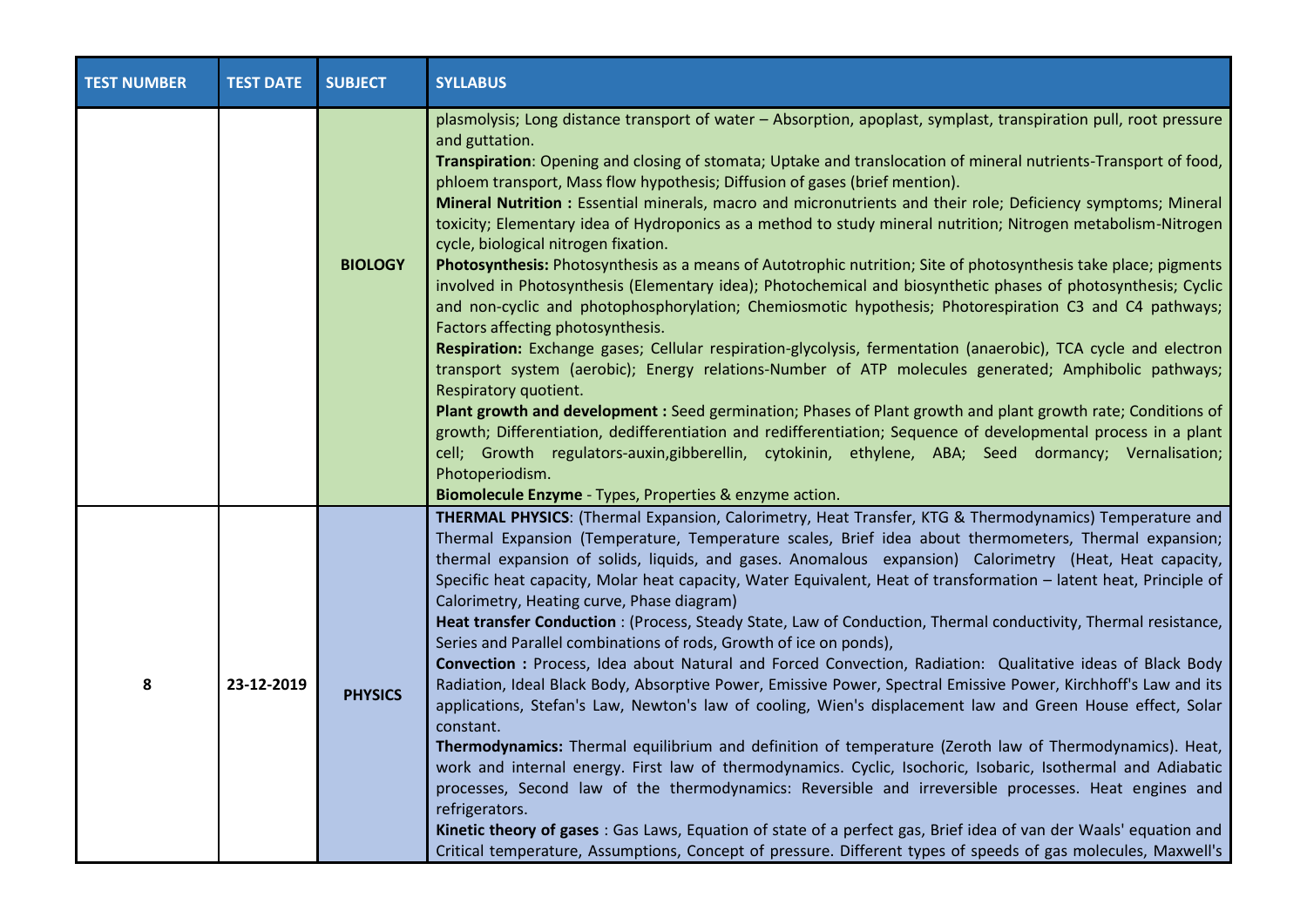| <b>TEST NUMBER</b> | <b>TEST DATE</b> | <b>SUBJECT</b>   | <b>SYLLABUS</b>                                                                                                                                                                                                                                                                                                                                                                                                                                                                                                                                                                                                                                                                                                                                                                                                                                                                                                                                                                                                                                                                                                                                                                                                                                                                                                                                                                                                                                                                                                                                                                                                                                                                                                                                                                                                                                                                                                                                                                                                                                              |
|--------------------|------------------|------------------|--------------------------------------------------------------------------------------------------------------------------------------------------------------------------------------------------------------------------------------------------------------------------------------------------------------------------------------------------------------------------------------------------------------------------------------------------------------------------------------------------------------------------------------------------------------------------------------------------------------------------------------------------------------------------------------------------------------------------------------------------------------------------------------------------------------------------------------------------------------------------------------------------------------------------------------------------------------------------------------------------------------------------------------------------------------------------------------------------------------------------------------------------------------------------------------------------------------------------------------------------------------------------------------------------------------------------------------------------------------------------------------------------------------------------------------------------------------------------------------------------------------------------------------------------------------------------------------------------------------------------------------------------------------------------------------------------------------------------------------------------------------------------------------------------------------------------------------------------------------------------------------------------------------------------------------------------------------------------------------------------------------------------------------------------------------|
|                    |                  |                  | velocity distribution curve, Kinetic energy and temperature; Degrees of freedom, Law of equipartition of energy<br>(statement only) and application to specific heat capacities of gases; Concept of mean free path.<br>Ray optics and optical Instruments : Reflection of light(Laws of Reflection, Reflection at Plane Surface (Plane<br>Mirror): Formation of Image, Deviation, Rotation of mirror, Number of images, velocity of image, Minimum<br>length of mirror to see full image of a man, Field of view, Reflection at Spherical Surface(Curved Mirror: Rules of<br>image tracing, Image formation in concave and convex mirrors, Focal length of spherical mirrors, Relation<br>between u,v and f (i.e. Mirror Equation for Para-axial rays), Sign convention, Magnification), Refraction of light at<br>Plane Surface(Snell's law, Total internal reflection and its applications (Mirage, Looming, Diamond, prism and<br>optical fibers), Optical Path, Lateral and normal shift], Refraction at spherical surfaces(single and double<br>surface), Lenses( Thin lens formula, Lens-maker's formula, Magnification, Power of a lens, Combination of thin<br>lenses in contact, Combination of a lens and a mirror, Silvering of Lenses, Chromatic and Spherical Aberrations.),<br>Refraction and dispersion of light through a prism, combinations of prisms, Some Natural Phenomena due to<br>Sunlight(Rainbow-dispersion of sun light and TIR, Scattering of light- blue colour of the sky and reddish<br>appearance of the sun at sunrise and sunset), Optical instruments (Human eye, image formation and<br>accommodation, correction of eye defects (myopia, hypermetropia and astigmatism) using lenses, Microscopes<br>and telescopes (reflecting and refracting) and their magnifying powers)                                                                                                                                                                                                                                           |
|                    |                  | <b>CHEMISTRY</b> | ORGANIC CHEMISTRY-SOME BASIC PRINCIPLES AND TECHNIQUES: General introduction, Tetra valence of<br>carbon: Shapes of organic compounds, structural representation of organic compounds, methods of purification<br>qualitative and quantitative analysis, classification and IUPAC nomenclature of organic compounds. Electronic<br>displacements in a covalent bond: inductive effect, electromeric effect, resonance and hyper conjugation.<br>Homolytic and heterolytic fission of a covalent bond: free radicals, carbocations, carbanions; electrophiles and<br>nucleophiles, types of organic reactions (Reaction Mechanism).<br>HYDROCARBONS: Alkanes- Nomenclature, isomerism, conformations (ethane only), physical properties,<br>chemical reactions including free radical mechanism of halogenation, combustion and pyrolysis.<br>Alkenes - Nomenclature, structure of double bond (ethene), geometrical isomerism, physical properties,<br>methods of preparation: chemical reactions: addition of hydrogen, halogen, water, hydrogen halides<br>(Markovnikov's addition and peroxide effect), ozonolysis, oxidation, mechanism of electrophilic addition.<br>Alkynes - Nomenclature, structure of triple bond (ethyne), physical properties, methods of preparation, chemical<br>reactions: acidic character of alkynes, addition reaction of- hydrogen, halogens, hydrogen halides and water.<br>Aromatic Hydrocarbons - Introduction, IUPAC nomenclature; Benzene; resonance, aromaticity; chemical<br>properties: mechanism of electrophilic substitution- Nitration sulphonation, halogenation, Friedel Craft's<br>alkylation and acylation; directive influence of functional group in mono-substituted benzene; carcinogenicity<br>and toxicity.<br>Haloalkanes and Haloarenes: Haloalkanes: Nomenclature, nature of C -X bond, physical and chemical<br>properties, mechanism of substitution reactions. Optical rotation.<br>Haloarenes: Nature of C-X bond, substitution reactions (directive influence of halogen for monosubstituted |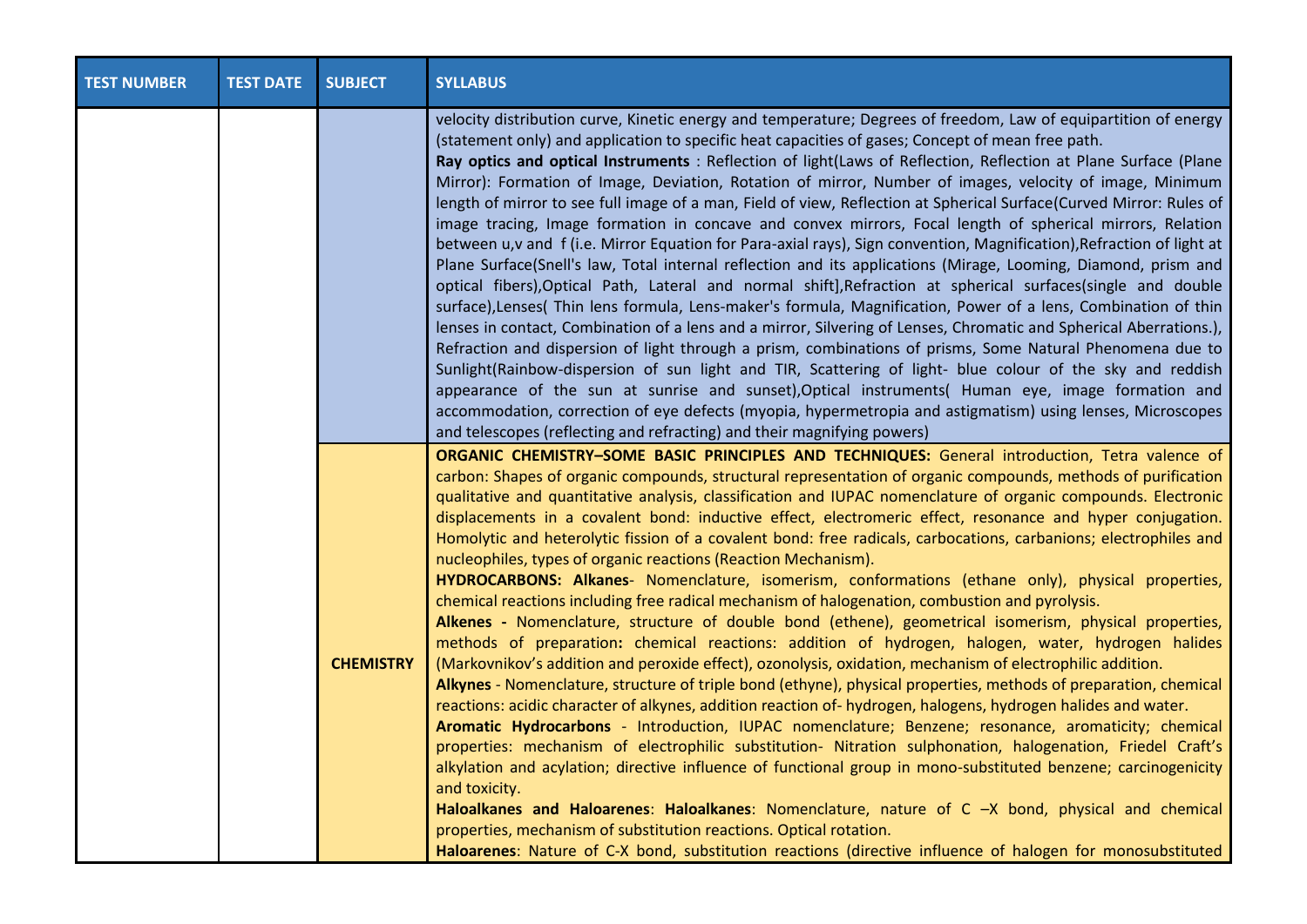| <b>TEST NUMBER</b> | <b>TEST DATE</b> | <b>SUBJECT</b>   | <b>SYLLABUS</b>                                                                                                                                                                                                                                                                                                                                                                                                                                                                                                                                                                                                                                                                                                                                                                                                                                                                                                                                                                                                                                                                                                                                                                                                                                                                                                                                                                                                                                                                                                                                                                                                                                                                                                                |
|--------------------|------------------|------------------|--------------------------------------------------------------------------------------------------------------------------------------------------------------------------------------------------------------------------------------------------------------------------------------------------------------------------------------------------------------------------------------------------------------------------------------------------------------------------------------------------------------------------------------------------------------------------------------------------------------------------------------------------------------------------------------------------------------------------------------------------------------------------------------------------------------------------------------------------------------------------------------------------------------------------------------------------------------------------------------------------------------------------------------------------------------------------------------------------------------------------------------------------------------------------------------------------------------------------------------------------------------------------------------------------------------------------------------------------------------------------------------------------------------------------------------------------------------------------------------------------------------------------------------------------------------------------------------------------------------------------------------------------------------------------------------------------------------------------------|
|                    |                  |                  | compounds only). Uses and environment effects of - dichloromethane, trichloromethane, tetrachloromethane,<br>iodoform, freons, DDT.                                                                                                                                                                                                                                                                                                                                                                                                                                                                                                                                                                                                                                                                                                                                                                                                                                                                                                                                                                                                                                                                                                                                                                                                                                                                                                                                                                                                                                                                                                                                                                                            |
|                    |                  | <b>BIOLOGY</b>   | <b>ORIGIN AND EVOLUTION</b> : Evolution: Origin of life; Biological evolution and evidences for biological evolution<br>from Paleontology, comparative anatomy, embryology and molecular evidence); Darwin's contribution, Modern<br>Synthetic theory of Evolution; Mechanism of evolution-Variation (Mutation and Recombination) and Natural<br>Selection with examples, types of natural selection; Gene flow and genetic drift; Hardy-Weinberg's principle;<br>Adaptive Radiation; Human evolution.<br>Biology and Human Welfare: Health and Disease; Pathogens; parasites causing human diseases (Malaria,<br>Filariasis, Ascariasis. Typhoid, Pneumonia, common cold, amoebiasis, ring worm); Basic concepts of immunology<br>vaccines; Cancer, HIV and AIDS; Adolescence, drug and alcohol abuse. Apiculture and Animal husbandry<br>(Domestication of Animals).                                                                                                                                                                                                                                                                                                                                                                                                                                                                                                                                                                                                                                                                                                                                                                                                                                                         |
| 9                  | 30-12-2019       | <b>PHYSICS</b>   | PROPERTIES OF MATTER AND FLUID MECHANICS: Elastic behavior, Stress-strain relationship, Hooke's law,<br>Young's modulus, bulk modulus, shear, modulus of rigidity, Poisson's ratio; elastic energy. Pressure, Pascal's law,<br>Archimedes' Principle and Buoyancy. Floatation and Translatory equilibrium, Variation of Pressure with Depth,<br>Atmospheric pressure and Gauge Pressure, Hydraulic Machines, Streamline and turbulent flow, Critical velocity<br>and Reynolds's number, Principle of Continuity, Bernoulli's theorem and its applications. Speed of Efflux:<br>Torricelli's law, Venturi-meter, Dynamic lift, Viscosity, Newton's law of viscous force, Stokes' law, terminal<br>velocity, Surface energy and surface tension, angle of contact, excess of pressure, application of surface tension<br>ideas to drops, bubbles and capillary rise. Detergent and surface tension<br><b>WAVE OPTICS:</b> (Nature of light, Interference, Diffraction & Polarization) Wave front and Huygens' Principle,<br>reflection and refraction of plane wave at a plane surface using wave fronts. Proof of laws of reflection and<br>refraction using Huygens' Principle, Coherent and incoherent sources, LASER(only qualitative idea), Superposition<br>of Light Waves: Interference, Young's double slit experiment and expression for fringe width, coherent sources<br>and sustained interference of light, Diffraction due to a single slit, width of central maximum, Resolving power of<br>microscopes and astronomical telescopes, Eye and Rayleigh Criterion, Polarisation, Polarisation by Scattering and<br>Reflection, plane polarized light, Brewster's law, uses of plane polarized light and Polaroid's. |
|                    |                  | <b>CHEMISTRY</b> | Coordination Compounds : Coordination compounds: Introduction, ligands, coordination number, colour,<br>magnetic properties and shapes, IUPAC nomenclature of mononuclear coordination compounds, isomerism<br>(structural and stereo) bonding in coordination compound, Werner's theory VBT,CFT; importance and<br>applications of coordination compounds (in qualitative analysis, biological systems).<br>d and f Block Elements : General introduction, electronic configuration, characteristics of transition metals,<br>general trends in properties of the first row transition metals- metallic character, ionization enthalpy, oxidation<br>states, ionic radii, colour, catalytic property, magnetic properties, interstitial compounds, alloy formation.<br>Preparation and properties of K2Cr2O7 and KMnO4.<br>Lanthanoids - electronic configuration, oxidation states, chemical reactivity, and lanthanoid contraction and its<br>consequences.                                                                                                                                                                                                                                                                                                                                                                                                                                                                                                                                                                                                                                                                                                                                                                 |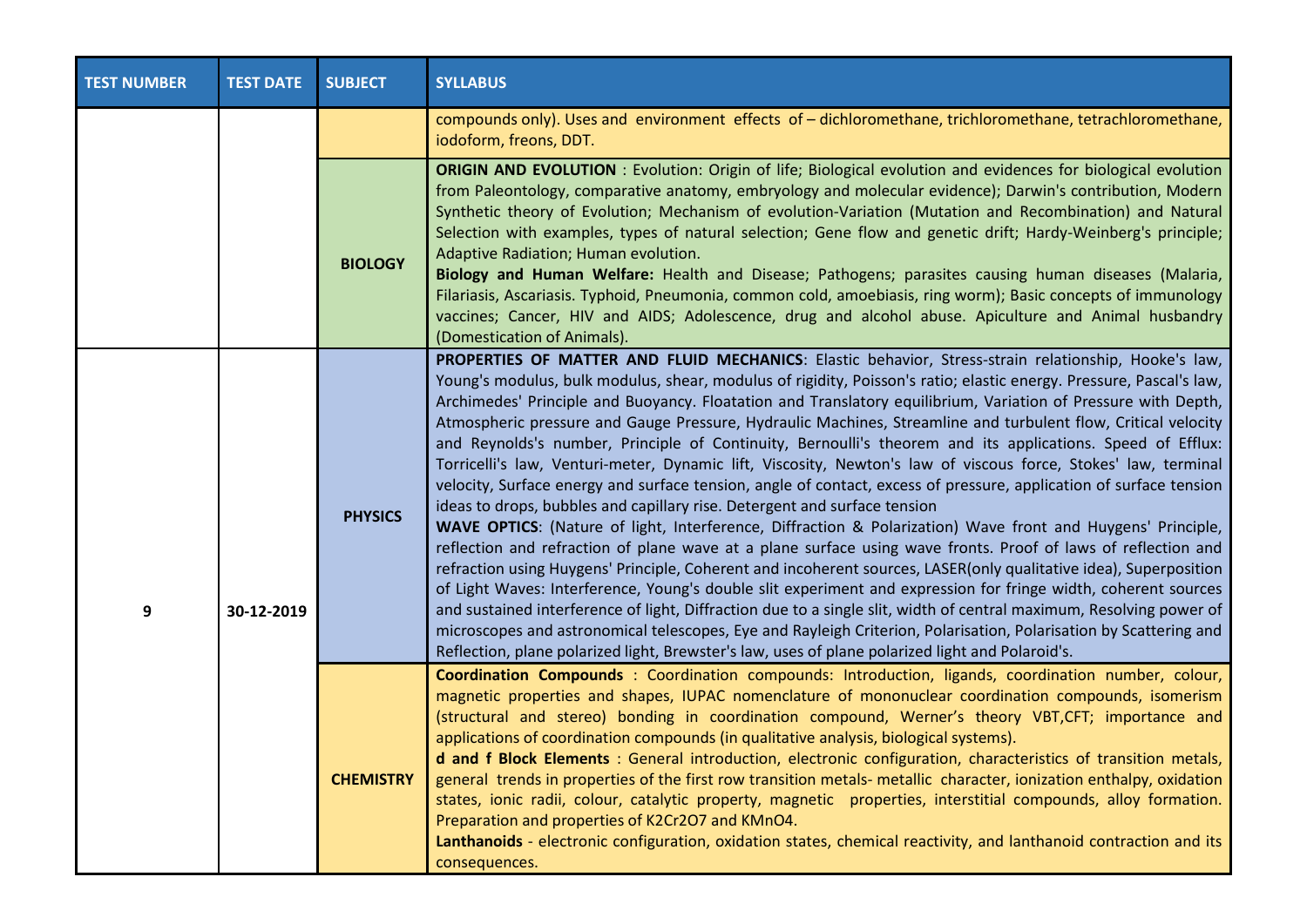| <b>TEST NUMBER</b> | <b>TEST DATE</b> | <b>SUBJECT</b> | <b>SYLLABUS</b>                                                                                                                                                                                                                                                                                                                                                                                                                                                                                                                                                                                                                                                                                                                                                                                                                                                                                                                                                                                                                                                                                                                                                                                                                                                                                                                                                                                                                                                                                                                                                                                                                     |
|--------------------|------------------|----------------|-------------------------------------------------------------------------------------------------------------------------------------------------------------------------------------------------------------------------------------------------------------------------------------------------------------------------------------------------------------------------------------------------------------------------------------------------------------------------------------------------------------------------------------------------------------------------------------------------------------------------------------------------------------------------------------------------------------------------------------------------------------------------------------------------------------------------------------------------------------------------------------------------------------------------------------------------------------------------------------------------------------------------------------------------------------------------------------------------------------------------------------------------------------------------------------------------------------------------------------------------------------------------------------------------------------------------------------------------------------------------------------------------------------------------------------------------------------------------------------------------------------------------------------------------------------------------------------------------------------------------------------|
|                    |                  |                | Actinoids: Electronic configuration, oxidation states and comparison with lanthanoids. Some application of d & f<br>block elements.<br>S-BLOCK ELEMENTS (Alkali and Alkaline Earth Metals) : Group I and group II elements : General introduction,<br>electronic configuration, occurrence, anomalous properties of the first element of each group, diagonal<br>relationship, trends in the variation of properties (such as ionization enthalpy, atomic and ionic radii), trends in<br>chemical reactivity with oxygen, water, hydrogen and halogens; uses. Preparation and Properties of Some<br>important Compounds: Sodium carbonate, sodium chloride, sodium hydroxide and sodium hydrogencarbonate,<br>biological importance of sodium and potassium. Industrial use of lime and limestone, biological importance of<br>Mg and Ca.                                                                                                                                                                                                                                                                                                                                                                                                                                                                                                                                                                                                                                                                                                                                                                                           |
|                    |                  | <b>BIOLOGY</b> | Human Physiology-I: Digestion and absorption; Alimentary canal and digestive glands; Role of digestive<br>enzymes and gastrointestinal hormones; Peristalsis, digestion, absorption and assimilation of proteins,<br>carbohydrates and fats; Caloric value of proteins, carbohydrates and fats; Egestion; Nutritional and digestive<br>disorders - PEM, indigestion, constipation, vomiting, jaundice, diarrhea.<br>Breathing and Respiration : Respiratory organs in animals (recall only); Respiratory system in humans;<br>Mechanism of breathing and its regulation in humans-Exchange of gases, transport of gases and regulation of<br>respiration; Respiratory volumes; Disorders related to respiration-Asthma, Emphysema, Occupational<br>respiratory disorders.<br>Body Fluids and Circulation: Composition of blood, blood. groups, coagulation of blood; Composition of lymph<br>and its function; Human circulatory system-Structure of human heart and blood vessels; Cardiac cycle, cardiac<br>output, ECG, Double circulation; Regulation of cardiac activity; Disorders of circulatory system-Hypertension,<br>Coronary artery disease, Angina pectoris, Heart failure. Excretory products and their elimination: Modes of<br>excretion-Ammonotelism, ureotelism, uricotelism.<br>Human excretory system : Structure and function; Urine formation, Osmoregulation; Regulation of kidney<br>function- Renin-angiotensin, Atrial Natriuretic Factor, ADH and Diabetes insipidus; Role of other organs in<br>excretion; Disorders; Uraemia, Renal failure, Renal calculi, Nephritis; Dialysis and artificial kidney. |
| 10                 | 06-01-2020       | <b>PHYSICS</b> | GRAVITATION: The universal law of gravitation (Newton's law of Gravitation), Gravitational Field and its<br>Intensity, Brief idea about Inertial and Gravitational mass, Acceleration due to gravity and its variation with<br>altitude and depth. Idea about variation in g due to Shape and Rotation of earth, Gravitational potential energy<br>and gravitational potential, Kepler's laws of planetary motion (The law of orbits, Areas and Periods), Motion of<br>Planets and Satellites in Circular orbits, Orbital velocity of a satellite, Total Energy and Binding Energy of a<br>satellite, Escape velocity and escape energy, Geostationary satellites, Idea about of polar satellites,<br>Weightlessness.<br><b>OSCILLATION</b> S: (SHM, damped and forced oscillations & Resonance) Periodic (harmonic) motion and Oscillatory<br>motion, Periodic motion-period, frequency, displacement as a function of time, Periodic functions, Simple<br>harmonic motion (SHM) and its equation; Velocity, Acceleration and Phase, Oscillations of a spring-restoring<br>force and force constant. Equivalent spring constant of Series and parallel combinations, Energy in SHM - Kinetic                                                                                                                                                                                                                                                                                                                                                                                                                                       |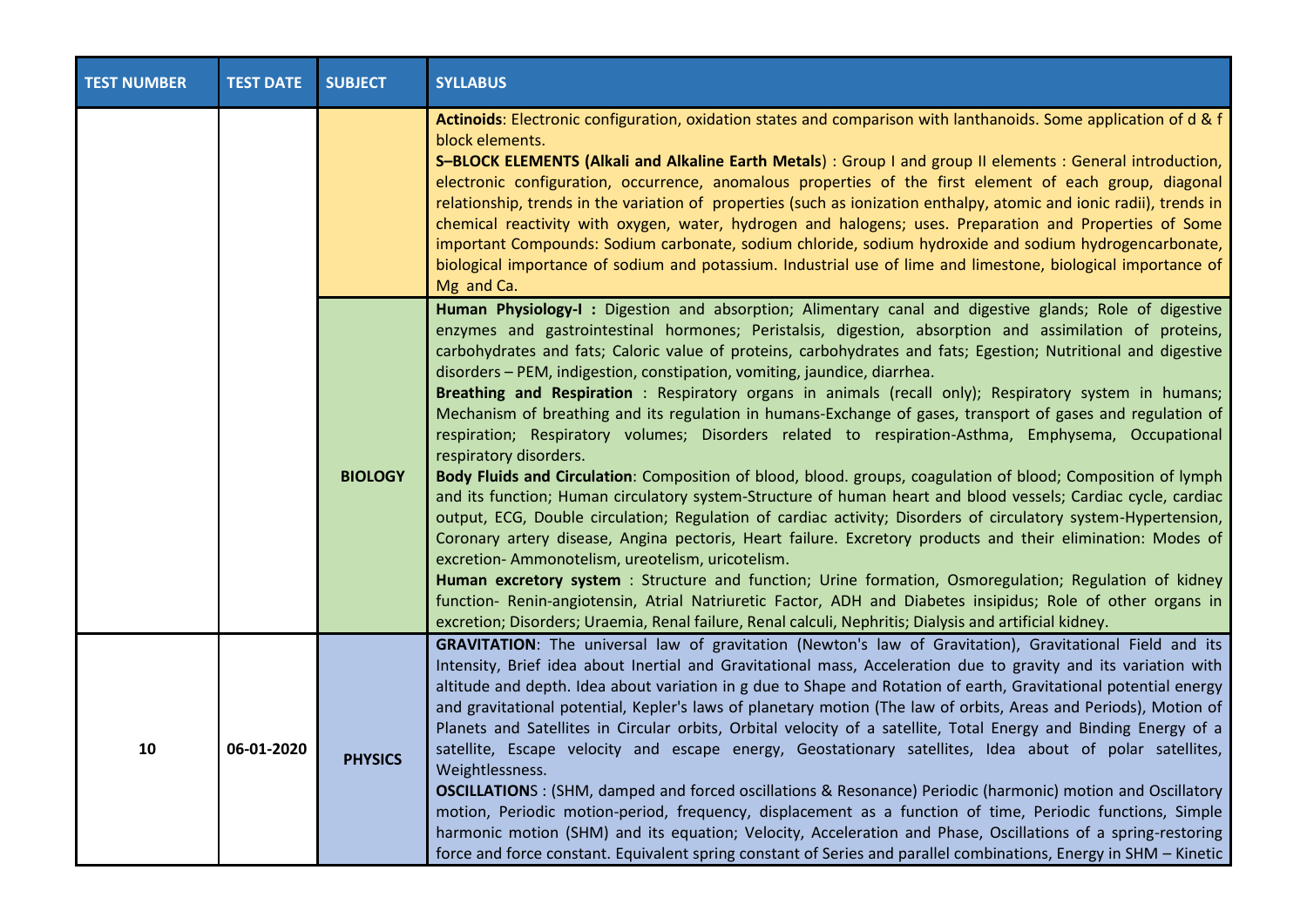| <b>TEST NUMBER</b> | <b>TEST DATE</b> | <b>SUBJECT</b>   | <b>SYLLABUS</b>                                                                                                                                                                                                                                                                                                                                                                                                                                                                                                                                                                                                                                                                                                                                                                                                                                                                                                                                                                                                                                                                                                                                                                                                                                                                                                                                                                                                                      |
|--------------------|------------------|------------------|--------------------------------------------------------------------------------------------------------------------------------------------------------------------------------------------------------------------------------------------------------------------------------------------------------------------------------------------------------------------------------------------------------------------------------------------------------------------------------------------------------------------------------------------------------------------------------------------------------------------------------------------------------------------------------------------------------------------------------------------------------------------------------------------------------------------------------------------------------------------------------------------------------------------------------------------------------------------------------------------------------------------------------------------------------------------------------------------------------------------------------------------------------------------------------------------------------------------------------------------------------------------------------------------------------------------------------------------------------------------------------------------------------------------------------------|
|                    |                  |                  | and Potential energies, Simple pendulum-derivation of expression for its time period, Superposition of two SHMs<br>of Same Frequency in the same direction, Free, forced and damped oscillations (qualitative ideas only),<br>resonance.<br>Modern Physics : Photoelectric effect(Hertz observation, Hallwach's and Lenard's observations, Einstein's<br>photoelectric equation- particle nature of light (photon), Matter waves (Wave nature of particles, de Broglie<br>relation, Davisson-Germer experiment (experimental details should be omitted; only conclusion should be<br>explained), Atoms (Alpha- particle scattering experiments; Rutherford's model of atom, Bohr model, energy<br>levels, hydrogen spectrum), X-rays and their elementary idea, Nuclei (Composition and size of nucleus, Atomic<br>masses, Isotopes, isobars, isotones and isodiapheres, Mass-energy relation, mass defect; binding energy per<br>nucleon and its variation with mass number, Nuclear fission and fusion, Nuclear reactor, Nuclear Force and its<br>properties, Radioactivity (Law of Radioactive decay, Alpha decay, Beta decay, Gamma decay)                                                                                                                                                                                                                                                                                       |
|                    |                  | <b>CHEMISTRY</b> | Alcohols, Phenols and Ethers: Alcohols: Nomenclature, methods of preparation, physical and chemical<br>properties (of primary alcohols only); identification of primary, secondary and tertiary alcohols; mechanism of<br>dehydration, uses with special reference to methanol and ethanol. Some commercially important alcohols.<br>Phenols: Nomenclature, methods of preparation, physical and chemical properties, acidic nature of phenol,<br>electrophilic substitution reactions, uses of phenols.<br>Ethers: Nomenclature, methods of preparation, physical and chemical properties, uses.<br>Aldehydes, Ketones and Carboxylic Acids: Aldehydes and Ketones: Nomenclature, nature of carbonyl group,<br>methods of preparation, physical and chemical properties; and mechanism of nucleophilic addition, reactivity of<br>alpha hydrogen in aldehydes; uses.<br>Carboxylic Acids: Nomenclature, acidic nature, methods of preparation, physical and chemical properties; uses.<br><b>ENVIRONMENTAL CHEMISTRY</b> : Environmental pollution: Air, water and soil pollution, chemical reactions in<br>atmosphere, smogs, major atmospheric pollutants; acid rain ozone and its reactions, effects of depletion of<br>ozone layer, greenhouse effect and global warming-pollution due to industrial wastes; green chemistry as an<br>alternative tool for reducing pollution, strategy for control of environmental pollution. |
|                    |                  | <b>BIOLOGY</b>   | Ecology and environment & Demography: Organisms and environment: Habitat and niche; Population and<br>ecological adaptations; Population interactions-mutualism, competition, predation, parasitism; Population<br>attributes-growth, birth rate and death rate, age distribution (Demography).<br>Ecosystem: Patterns, components; productivity and decomposition; Energy flow; Pyramids of number, biomass,<br>energy; Nutrient cycling (carbon and phosphorous); Ecological succession; Ecological Services-Carbon fixation,<br>pollination, oxygen release.<br>Biodiversity and its Conservation: Concept of Biodiversity; Patterns of Biodiversity; Importance of Biodiversity;<br>Loss of Biodiversity; Biodiversity conservation; Hotspots, endangered organisms, extinction, Red Data Book,<br>biosphere reserves, National parks and sanctuaries.<br>Environmental Issues: Air pollution and its control; Water pollution and its control; Agrochemicals and their<br>effects; Solid waste management; Radioactive waste management; Greenhouse effect and global warming;                                                                                                                                                                                                                                                                                                                                                  |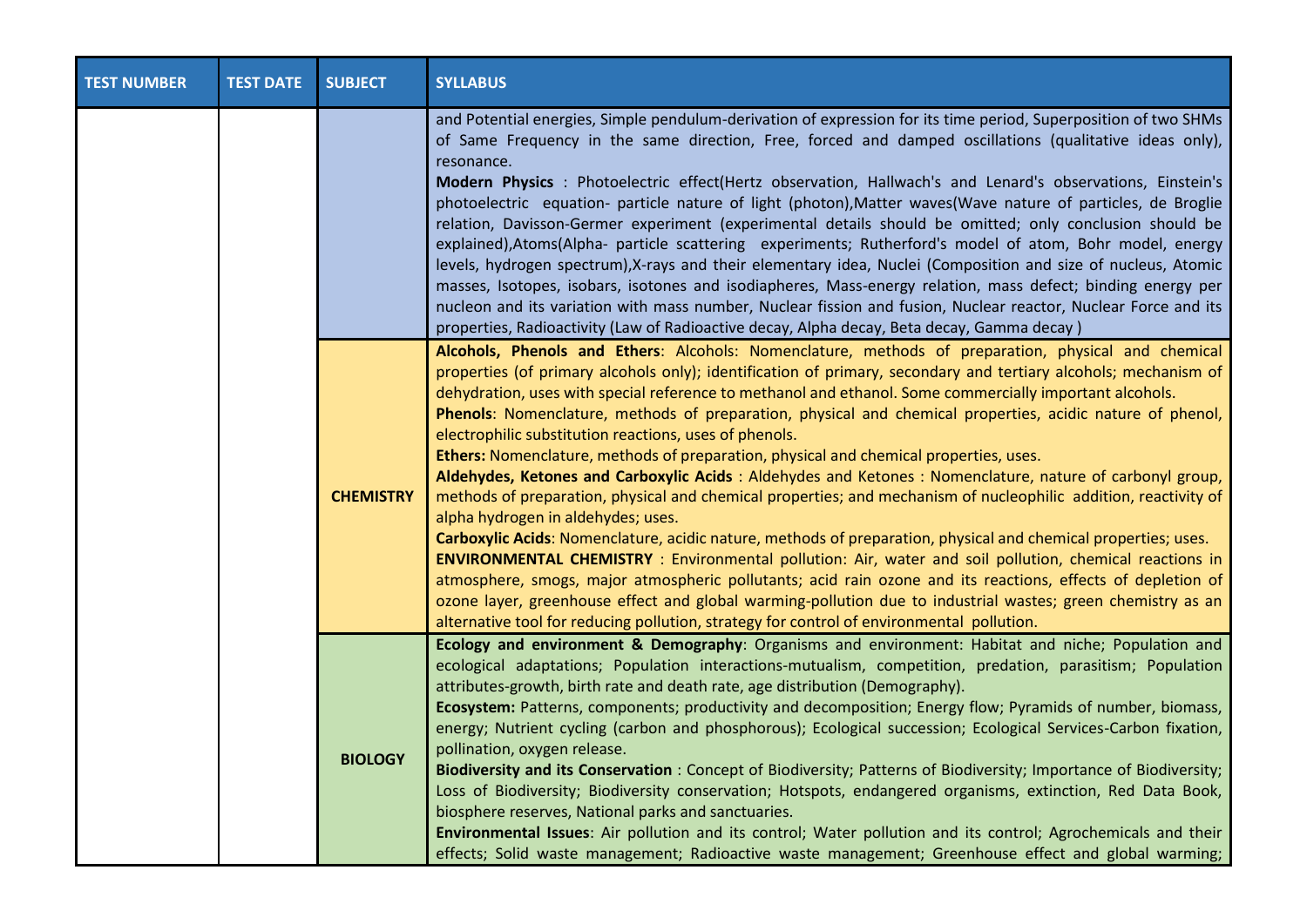| <b>TEST NUMBER</b> | <b>TEST DATE</b> | <b>SUBJECT</b>   | <b>SYLLABUS</b>                                                                                                                                                                                                                                                                                                                                                                                                                                                                                                                                                                                                                                                                                                                                                                                                                                                                                                                                                                                                                                                                                                                                                                                                                                                                                                                                                                                                                                                                                                                                                                                                                                                                                                                                                                                                                                                                                                                                                                                                                                                                                                                                                                                                                                                                                                                                                                                                                                                                                                                    |
|--------------------|------------------|------------------|------------------------------------------------------------------------------------------------------------------------------------------------------------------------------------------------------------------------------------------------------------------------------------------------------------------------------------------------------------------------------------------------------------------------------------------------------------------------------------------------------------------------------------------------------------------------------------------------------------------------------------------------------------------------------------------------------------------------------------------------------------------------------------------------------------------------------------------------------------------------------------------------------------------------------------------------------------------------------------------------------------------------------------------------------------------------------------------------------------------------------------------------------------------------------------------------------------------------------------------------------------------------------------------------------------------------------------------------------------------------------------------------------------------------------------------------------------------------------------------------------------------------------------------------------------------------------------------------------------------------------------------------------------------------------------------------------------------------------------------------------------------------------------------------------------------------------------------------------------------------------------------------------------------------------------------------------------------------------------------------------------------------------------------------------------------------------------------------------------------------------------------------------------------------------------------------------------------------------------------------------------------------------------------------------------------------------------------------------------------------------------------------------------------------------------------------------------------------------------------------------------------------------------|
|                    |                  |                  | Ozone depletion; Deforestation; Any three case studies as success stories addressing environmental issues.                                                                                                                                                                                                                                                                                                                                                                                                                                                                                                                                                                                                                                                                                                                                                                                                                                                                                                                                                                                                                                                                                                                                                                                                                                                                                                                                                                                                                                                                                                                                                                                                                                                                                                                                                                                                                                                                                                                                                                                                                                                                                                                                                                                                                                                                                                                                                                                                                         |
| 11                 | 13-01-2020       | <b>PHYSICS</b>   | <b>WAVE MOTION AND DOPPLER'S EFFECT</b> : Wave motion, Mechanical Waves, Longitudinal and transverse waves,<br>Equation of Plane Progressive waves, Velocity of Transverse mechanical waves, Intensity of waves, Sound waves:<br>Audible, Infrasonic and Ultrasonic waves, Speed of sound waves: Newton's formula and Laplace correction,<br>Effect of temperature, Pressure and Humidity on speed of Sound waves, Some idea about description of sound<br>waves as Displacement and Pressure waves, Characteristics of sound waves: Pitch, Loudness and Quality,<br>Reflection and transmission of waves & Echo, Principle of superposition of waves, Interference and Beats,<br>Stationary waves, Standing waves in strings and organ pipes, fundamental mode and harmonics. Resonance<br>tube, Doppler Effect in Sound waves and Light Waves.<br>Semiconductor and Digital Electronics : Classification of Metals, Conductors and Semi-conductors on the basis<br>of(Conductivity, Energy bands in solids (qualitative ideas only), Intrinsic Semi-conductor, Extrinsic Semi-conductor<br>(n-type and p-type), p-n Junction: p-n junction formation, Barrier potential, Semiconductor diode: I-V<br>characteristics in forward and reverse bias, Application of Junction Diode as a Rectifier and Filter(only qualitative<br>idea), Special purpose p-n junction diodes and their I-V characteristics (LED, Photodiode, Solar cell, Zener diode),<br>Junction Breakdown: Zener and Avalanche breakdown, Zener diode as a voltage regulator, Junction Transistor(n-<br>p-n and p-n-p Transistor structure and action, Characteristics of a transistor, Transistor as an amplifier (common<br>emitter configuration), Transistor as a switch(i.e. ON and OFF), Transistor as a oscillator with feedback<br>effects), Digital Electronics and Logic gates (Law of Boolean algebra and De Morgan's Theorem, Basic Logic<br>gates(OR gate, AND gate, NOT gate)(Combination of gates(NAND gate, NOR gate) Brief Idea about ICs)<br>* Principles of Communications<br>Basic Components of a Communication System, Analog and Digital Communications, Bandwidth of Signals,<br>Bandwidth of Transmission Medium, Propagation of Electromagnetic Waves: Ground Wave, Sky Wave & Space<br>Wave, Modulation and its Necessity, Amplitude Modulation: Modulation Factor, Sideband Frequencies,<br>Production of Amplitude Modulated Wave, Detection of Amplitude Modulated Wave, Power in AM wave, Brief<br>idea about Frequency Modulation |
|                    |                  | <b>CHEMISTRY</b> | Organic Compounds Containing Nitrogen : Amines : Nomenclature, classification, structure, methods of<br>preparation, physical and chemical properties, uses, identification of primary, secondary and tertiary amines.<br>Cyanides and Isocyanides - will be mentioned at relevant places.<br>Diazonium salts: Preparation, chemical reactions and importance in synthetic organic chemistry.<br>Polymers: Classification - Natural and synthetic, Molecular mass of polymers, methods of polymerization<br>(addition and condensation), co-polymerization. Some important polymers: natural and synthetic like polyesters,<br>bakelite; rubber, Biodegradable and non-biodegradable polymers. Polymers of commercial importance.<br>Biomolecules: Carbohydrates - Classification (aldoses and ketoses), monosaccharide (glucose and fructose), D.L.<br>configuration, oligosaccharides (sucrose, lactose, maltose), polysaccharides (starch, cellulose, glycogen):<br>importance.                                                                                                                                                                                                                                                                                                                                                                                                                                                                                                                                                                                                                                                                                                                                                                                                                                                                                                                                                                                                                                                                                                                                                                                                                                                                                                                                                                                                                                                                                                                                                 |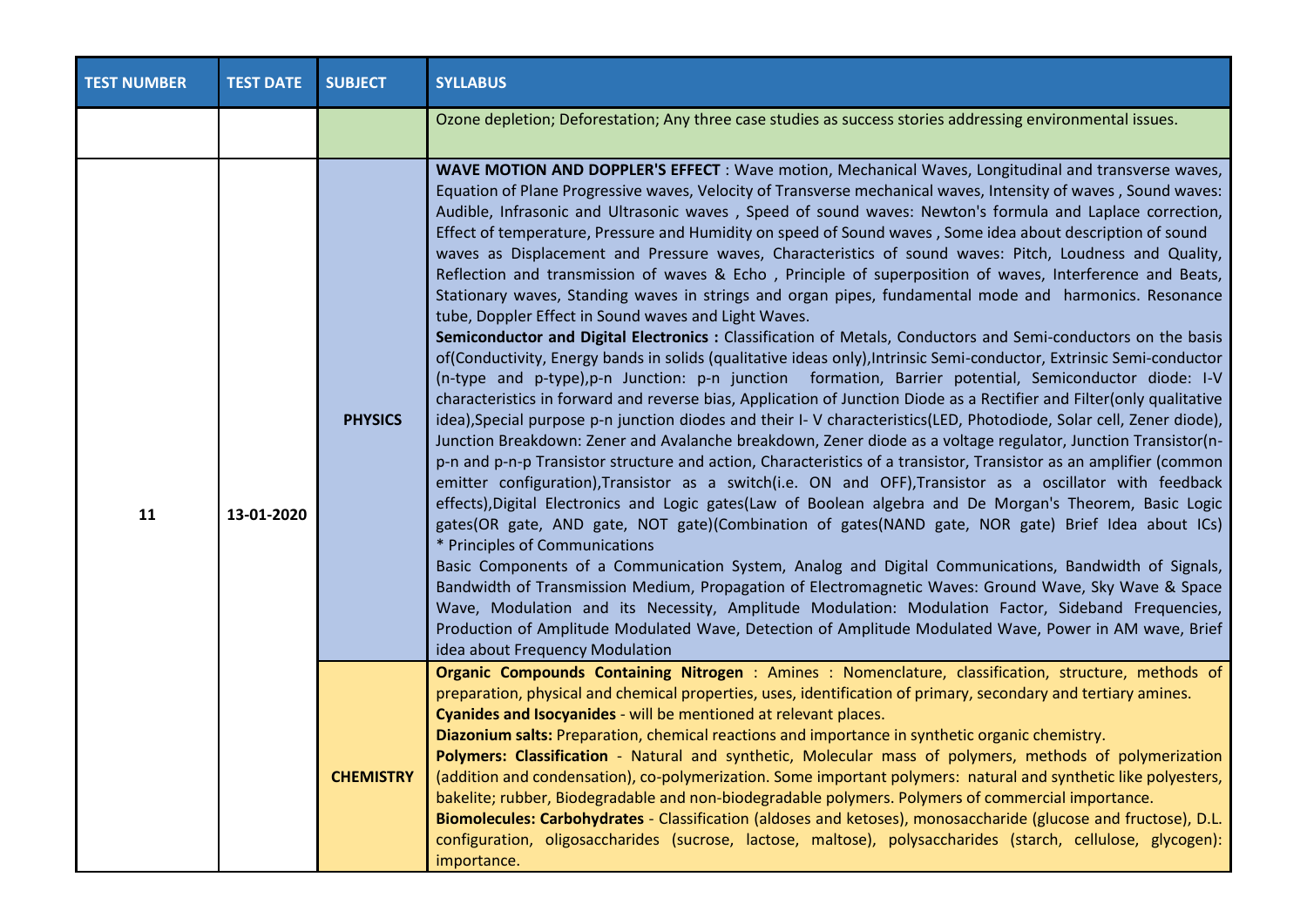| <b>TEST NUMBER</b> | <b>TEST DATE</b> | <b>SUBJECT</b>   | <b>SYLLABUS</b>                                                                                                                                                                                                                                                                                                                                                                                                                                                                                                                                                                                                                                                                                                                                                                                                                                                                                                                                                                                                                                                                                                                                                                                                                                                                                                                                                                                                                                                                   |
|--------------------|------------------|------------------|-----------------------------------------------------------------------------------------------------------------------------------------------------------------------------------------------------------------------------------------------------------------------------------------------------------------------------------------------------------------------------------------------------------------------------------------------------------------------------------------------------------------------------------------------------------------------------------------------------------------------------------------------------------------------------------------------------------------------------------------------------------------------------------------------------------------------------------------------------------------------------------------------------------------------------------------------------------------------------------------------------------------------------------------------------------------------------------------------------------------------------------------------------------------------------------------------------------------------------------------------------------------------------------------------------------------------------------------------------------------------------------------------------------------------------------------------------------------------------------|
|                    |                  |                  | Proteins - Elementary idea of - amino acids, peptide bond, polypeptides, proteins, primary structure, secondary<br>structure, tertiary structure and quaternary structure (qualitative idea only), denaturation of proteins; enzymes.<br>Hormones - Elementary idea (excluding structure).<br><b>Vitamins</b> - Classification and function.<br><b>Nucleic Acids: DNA and RNA</b><br>Chemistry in Everyday Life: Chemicals in medicines (Drugs) - analgesics, tranquilizers, antiseptics, disinfectants,<br>antimicrobials, antifertility drugs, antibiotics, antacids, antihistamines. Chemicals in food- preservatives, artificial<br>sweetening agents, elementary idea of antioxidants. Cleansing agents-soaps and detergents, cleansing action.<br>Methods of purification qualitative and quantitative analysis<br><b>STATES OF MATTER</b> : Gases and Liquids : Three states of matter, intermolecular interactions, types of bonding,<br>melting and boiling points, role of gas laws of elucidating the concept of the molecule, Boyle's law, Charle's law,<br>Gay Lussac's law, Avogadro's law, ideal behaviour of gases, empirical derivation of gas equation. Avogadro<br>number, ideal gas equation. Kinetic energy and molecular speeds (elementary idea), deviation from ideal<br>behaviour, liquefaction of gases, critical temperature.<br>LIQUID STATE: Vapour pressure, viscosity and surface tension (qualitative idea only, no mathematical<br>derivations). |
|                    |                  | <b>BIOLOGY</b>   | Human Physiology-II : Locomotion and Movement: Types of movement- ciliary, flagellar, muscular; Skeletal<br>muscle- contractile proteins and muscle contraction; Skeletal system and its functions (To be dealt with the<br>relevant practical of Practical syllabus); Joints; Disorders of muscular and skeletal system- Myasthenia gravis,<br>Tetany, Muscular dystrophy, Arthritis, Osteoporosis, Gout.<br>Neural Control and Coordination : Neuron and nerves; Nervous system in humans- central nervous system,<br>peripheral nervous system and visceral nervous system; Generation and conduction of nerve impulse; Reflex<br>action; Sense organs; Elementary structure and function of eye and ear.<br>Chemical Coordination and Regulation : Endocrine glands and hormones; Human endocrine system-<br>Hypothalamus, Pituitary, Pineal, Thyroid, Parathyroid, Adrenal, Pancreas, Gonads; Mechanism of hormone<br>action (Elementary Idea); Role of hormones as messengers and regulators, Hypo-and hyperactivity and related<br>disorders (Common disorders e.g. Dwarfism, Acromegaly, Cretinism, goiter, exopthalmic goiter, diabetes,<br>Addison's disease).                                                                                                                                                                                                                                                                                                          |
|                    |                  | <b>PHYSICS</b>   | Syllabus of Test # 7, 8, 9, 10 & 11                                                                                                                                                                                                                                                                                                                                                                                                                                                                                                                                                                                                                                                                                                                                                                                                                                                                                                                                                                                                                                                                                                                                                                                                                                                                                                                                                                                                                                               |
| 12                 | 20-01-2020       | <b>CHEMISTRY</b> | Syllabus of Test # 7, 8, 9, 10 & 11                                                                                                                                                                                                                                                                                                                                                                                                                                                                                                                                                                                                                                                                                                                                                                                                                                                                                                                                                                                                                                                                                                                                                                                                                                                                                                                                                                                                                                               |
|                    |                  | <b>BIOLOGY</b>   | Syllabus of Test # 7, 8, 9, 10 & 11                                                                                                                                                                                                                                                                                                                                                                                                                                                                                                                                                                                                                                                                                                                                                                                                                                                                                                                                                                                                                                                                                                                                                                                                                                                                                                                                                                                                                                               |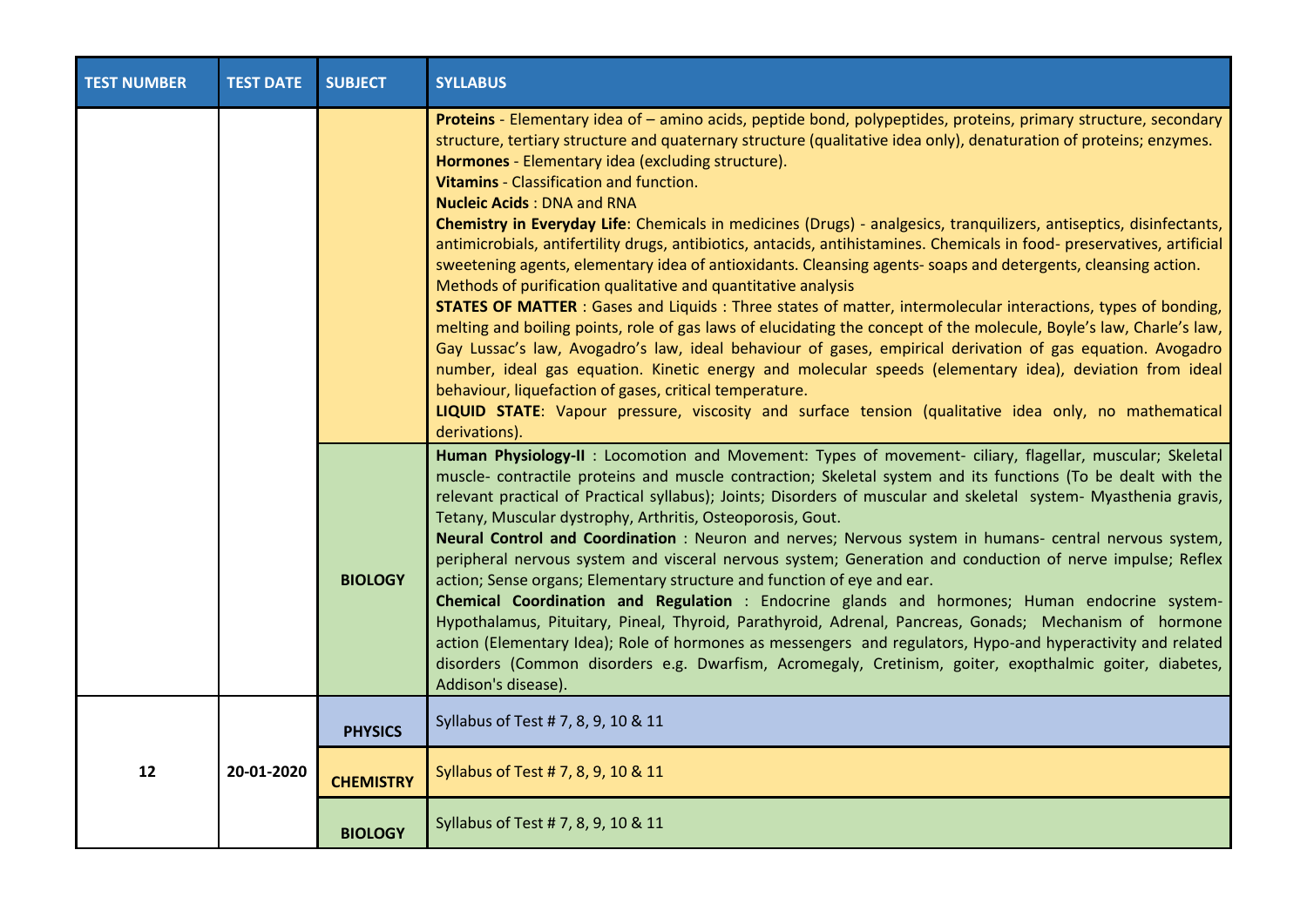| <b>TEST NUMBER</b> | <b>TEST DATE</b> | <b>SUBJECT</b>   | <b>SYLLABUS</b>      |
|--------------------|------------------|------------------|----------------------|
| 13                 | 27-01-2020       | <b>PHYSICS</b>   | <b>Full Syllabus</b> |
|                    |                  | <b>CHEMISTRY</b> | <b>Full Syllabus</b> |
|                    |                  | <b>BIOLOGY</b>   | <b>Full Syllabus</b> |
| ${\bf 14}$         | 03-02-2020       | <b>PHYSICS</b>   | <b>Full Syllabus</b> |
|                    |                  | <b>CHEMISTRY</b> | <b>Full Syllabus</b> |
|                    |                  | <b>BIOLOGY</b>   | <b>Full Syllabus</b> |
| 15                 | 17-02-2020       | <b>PHYSICS</b>   | <b>Full Syllabus</b> |
|                    |                  | <b>CHEMISTRY</b> | <b>Full Syllabus</b> |
|                    |                  | <b>BIOLOGY</b>   | <b>Full Syllabus</b> |
| 16                 | 03-03-2020       | <b>PHYSICS</b>   | <b>Full Syllabus</b> |
|                    |                  | <b>CHEMISTRY</b> | <b>Full Syllabus</b> |
|                    |                  | <b>BIOLOGY</b>   | <b>Full Syllabus</b> |
| ${\bf 17}$         | 31-03-2020       | <b>PHYSICS</b>   | <b>Full Syllabus</b> |
|                    |                  | <b>CHEMISTRY</b> | <b>Full Syllabus</b> |
|                    |                  | <b>BIOLOGY</b>   | <b>Full Syllabus</b> |